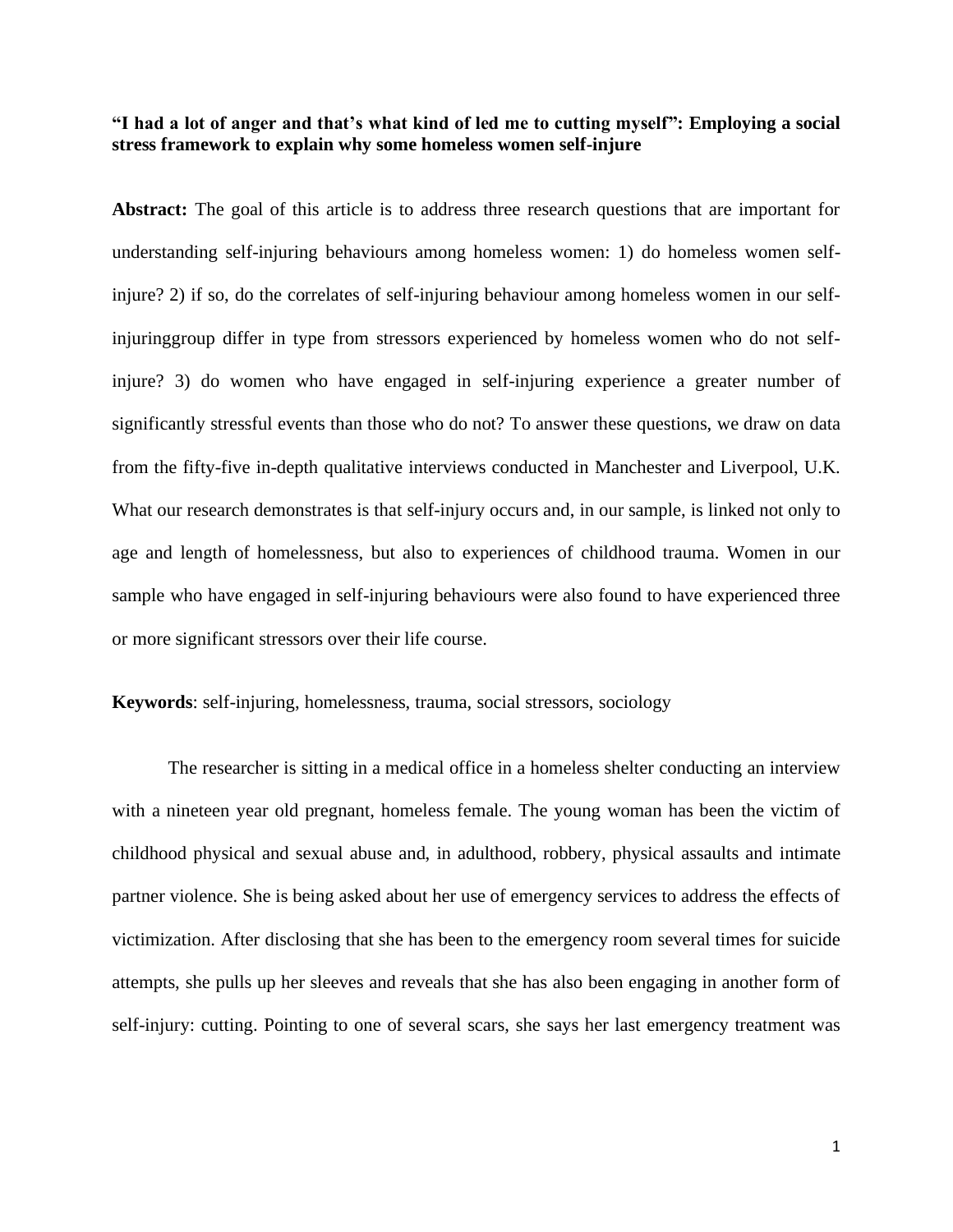because she had "sliced myself down … it was deep." The researcher spies a lone, irregular scar on another limb and asks, "Your ex did that to you?" "Yeah," she answers.

The practise of cutting is one of a cluster of self-injuring behaviours that include scratching, carving and burning of skin to interfering with wound healing, and includes inserting pins or other objects under the skin, biting one's self, intentionally damaging bones, banging one's head against hard surfaces and amputation or removal of body parts, among others (Favazza, 2012). Since the 1990s, the etiology of self-injuring and its prevalence within the larger general population are better understood, and we now know that self-injuring behaviours are not linked to any particular gender, social class or ethnic group, but rather develop across and within various segments of society as coping mechanisms for individuals dealing with psychological distress (Favazza, 2012).

Given that self-injuring behaviours are seen to be a maladaptive coping response to trauma and/or other significant stressors that produce emotional and psychological distress, one segment of society in which we would expect to see reports of self-injuring is among homeless citizens – in particular homeless women. We suggest this on the ground that it has been well documented within the research literature that homeless women experience high rates of domestic violence (Browne and Bassuk, 1997), intra-familial conflict (Whitbeck, Hoyt and Ackley, 1997)**,** physical and sexual assault (Browne and Bassuk, 1997), and occupy a marginal position within society that requires them to face daily stresses associated with basic subsistence (Tyler, Melander and Almazan, 2010). And yet, previous research has neither explored nor uncovered self-injuring behaviours within this group.

The present article is based on an analysis of in-depth qualitative interviews with fiftyfive homeless women in the United Kingdom. Within this exploratory study we had three aims.

2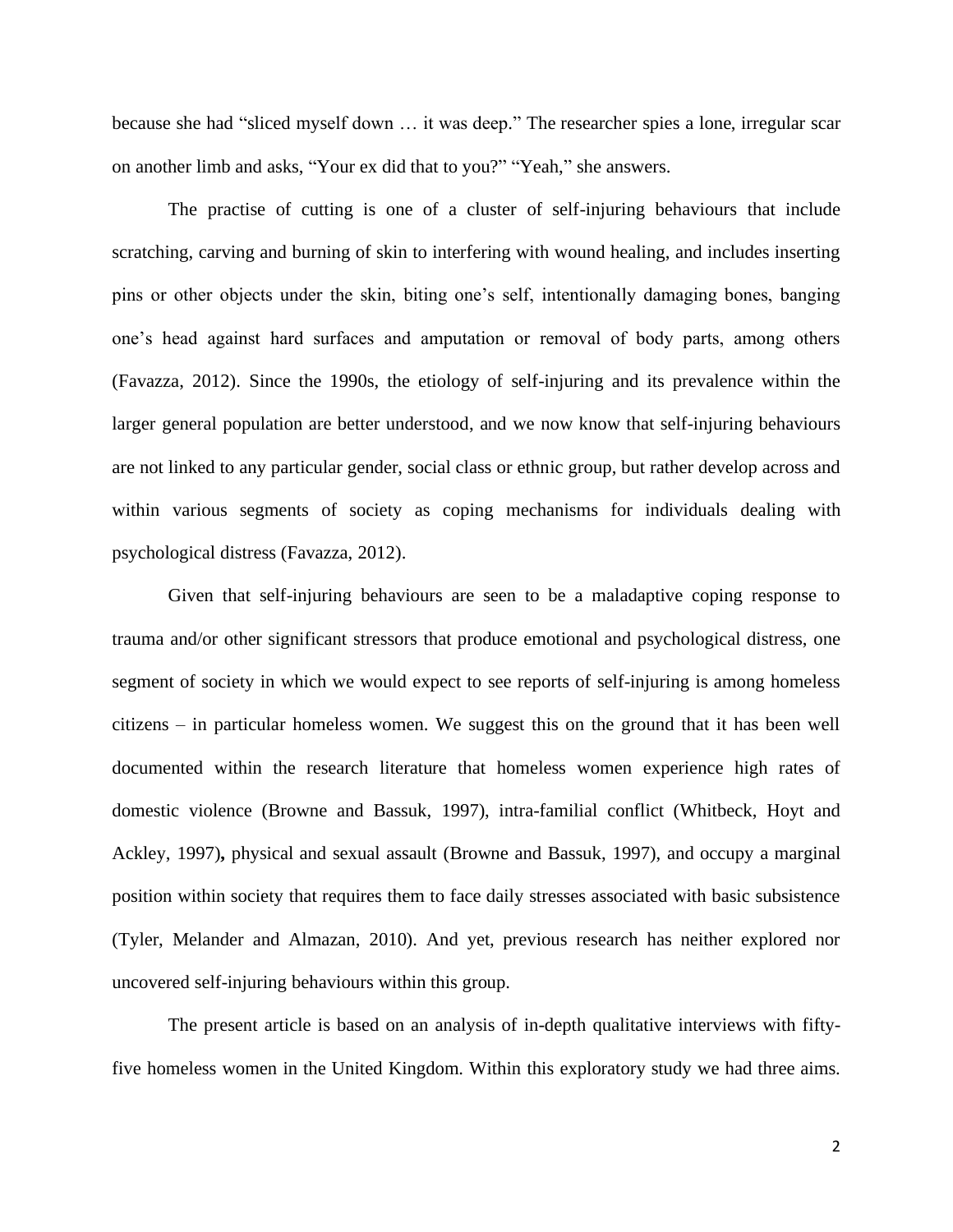The first was to discover whether any of the women in our sample had engaged in self-injuring behaviours. Of the fifty-five women, twelve self-identified as having engaged in self-injury. Given that each of the women in our sample had experienced one or more significant stressors over the course of their lives, we then sought to better understand why some women engaged in self-injury and others had not. To that end, we employed a social stress framework to comparatively analyze the life histories of the women studied. In particular, we sought to discover whether there were differences in the types of significant stressors experienced between the two groups. Then we looked at the number of significant stressors experienced over each individual's life course. Our findings and the implications of those findings are discussed in the final section.

### **What do we know about self-injuring?**

Self-injury has been defined as the "deliberate and direct alteration or destruction of healthy body tissue without suicidal intent" (Favazza, 2012, p. 23).

There is general consensus among researchers that self-injuring is "a pathological approach to emotional regulation and distress tolerance that provides rapid but temporary relief from disturbing thoughts, feelings, and emotions" (Favazza, 2012, p. 21). This complex, heterogeneous phenomenon is associated with multiple risk factors including: childhood abuse and neglect (Gratz, Conrad and Roemer, 2002); negative parenting (Yates, Tracey and Luthar, 2008a); experiences of bullying and other forms of victimization (Heilbron and Prinstein, 2010), and; sexual minority status (Whitlock et al., 2011), among others. Self-injurers are said to be individuals with negative self-views, self-denigrating and/or hyper-critical (Duffy, 2006), whose feelings of self-hatred and/or shame form into a sense of detachment or disconnect from their bodies that permits the infliction of abuse on particular areas (Hodgson, 2004).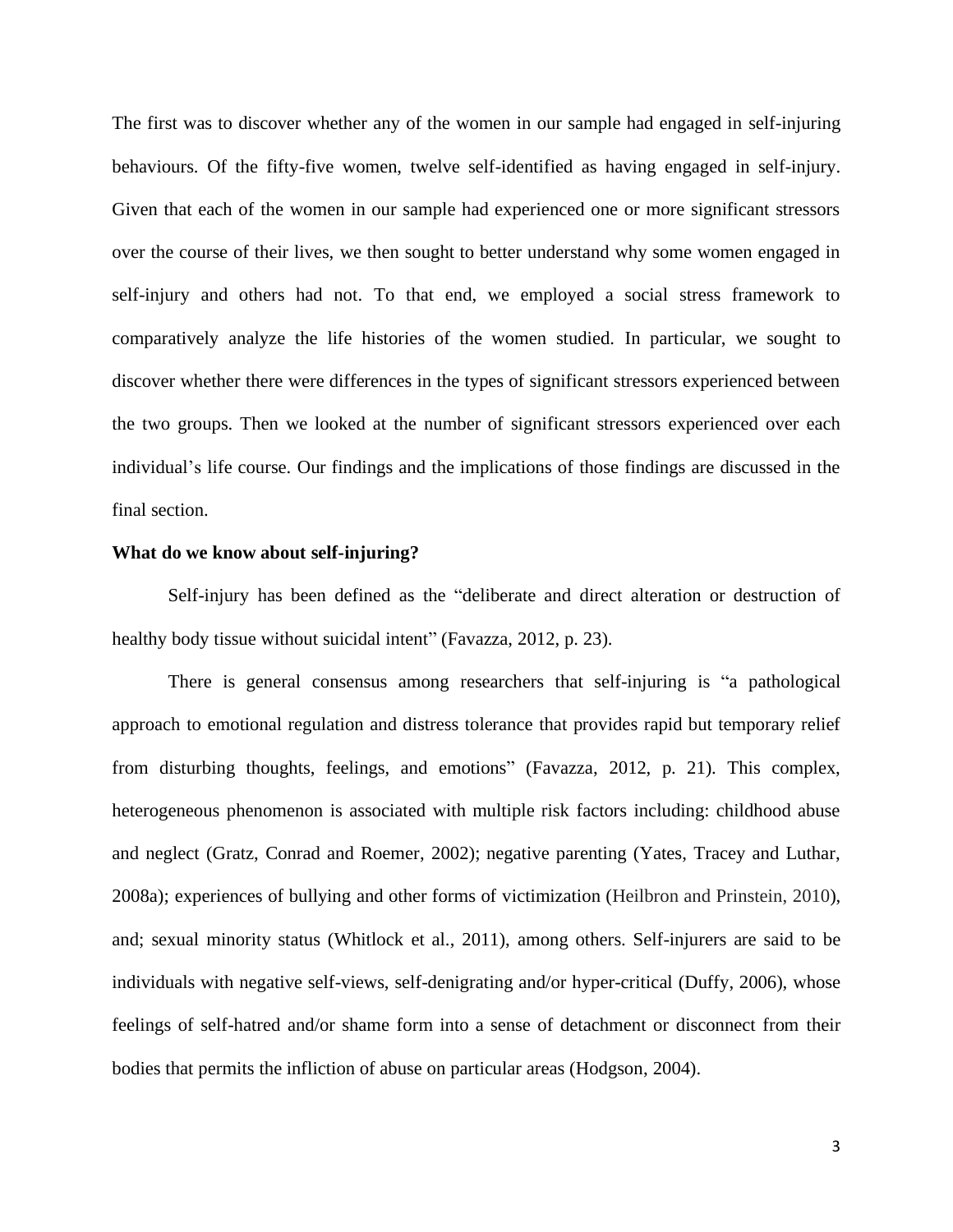It has been suggested that self-injurious behaviours are "remarkably prevalent and woefully understudied" (Prinstein, 2008, p.1). Early studies examined the prevalence and etiology of self-injury among psychiatric patients (Phillips and Muzaffer, 1961), children with developmental disabilities (Ressman and Butterworth, 1952) and with male (Panton, 1962) and female prisoners (McKerracher et al., 1968). Study samples subsequently expanded to include adolescents (Yates et al., 2008a), college students (Heath, Toste, Nedecheva and Charlebois, 2008) and adults within the general population (Briere and Gil, 1998). As a result of the inclusion of the latter groups, a broader picture of the prevalence and diversity of self-injuring behaviours has developed. While the actual rate of self-injury among the general population remains unknown (Tyler et al.,2010), estimates for self-injuring in non-clinical samples range from 1% to 4% among adults (Briere and Gil, 1998; Klonsky, Oltmanns and Turkheimer, 2003), between 7% and 38% among college and University students (Gratz et al.,2002; Whitlock, Eckenrode and Silverman, 2006; Gollust, Eisenberg and Golberstein, 2008), between 12.5% and 24% among adolescents (Heath, Schaub, Holly and Nixon, 2008; Muehlenkamp, Claes, Havertape and Plener, 2012), and 7.5% to 28% among early adolescents and preadolescents (Hilt, Nock, Lloyd-Richardson and Prinstein, 2008; Alfonso and Dedrick, 2010). Within clinical samples, rates range from 21% (Briere and Gil, 1998)to 82% (Nock and Prinstein, 2004).

Research has also demonstrated that self-injuring follows a developmental trajectory, with onset typically occurring between the ages 13.5to 24, with the behaviours beginning to wane as individuals age (Favazza and Conterio, 1988). Both males and females are found to engage in self-injuring behaviours (Bakken and Gunter, 2012) and self-injurers can be found across the social class spectrum (Whitlock et al., 2006), from homeless runaway youth (Tyler et al., 2010) to young people from upper-middle-class homes (Yates et al.,2008a). Nor does self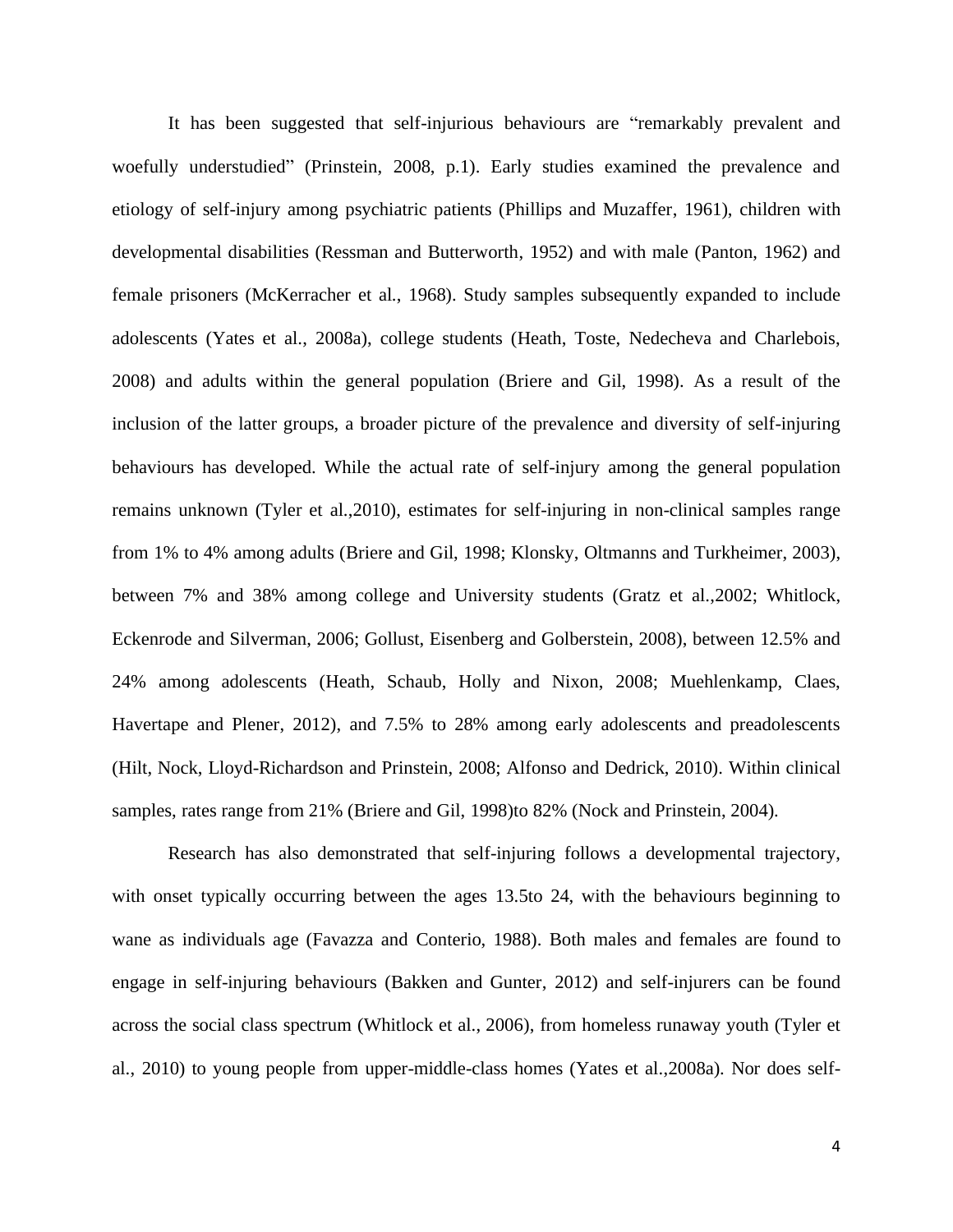injuring appear to be exclusive to one racial, ethnic, cultural and/or sub-cultural group (Gratz et al., 2002), as self-injuring behaviours have been reported in such diverse groups as Turkish male substance abusers (Evren, Kural and Cakmak, 2006), Chinese adolescents (You, Leung, Fu and Lai, 2011) and sexual minorities in Japan (DiStefano, 2008).

# **A social stress framework**

Recognizing the critical role that adverse life circumstances, negative status and other social stressors can play in facilitating harmful behaviours, in a recent study of self-injuring among homeless youth, Tyler et al. (2010) employed what they term a 'social stress framework' in order to better understand the complex interplay of various dynamics. Following Wheaton (1999), these scholars define stressors as "conditions of threats, demands or structural constraints that by their very occurrence or existence, call into question the operating integrity of the organism" (Tyler et al., 2010, p. 270). With their use of this definition, these researchers directly acknowledge the multi-dimensional nature of stress and stressors – it is not simply the case that an individual experiences a stressor and adopts a maladaptive behaviour in response. We also know this from resiliency studies, which clearly demonstrate that many people learn to cope with and move beyond the most traumatic of events, while others do not (Tedeschi and Calhoun, 1996).Tyler and his colleagues (2010, p. 270) suggest that "those with unique social circumstances such as homeless individuals" might engage in maladaptive coping strategies as a consequence of "additional stressors associated with their social situation."

The 'additional stressors' associated with homelessness are many and begin with the insecurities, anxieties and risks attendant on such things as basic survival. As Tyler et al. note (2010, p. 270), "the daily struggles that homeless individuals experience such as having to secure a place to stay for the night and finding food makes the situation of homelessness a unique social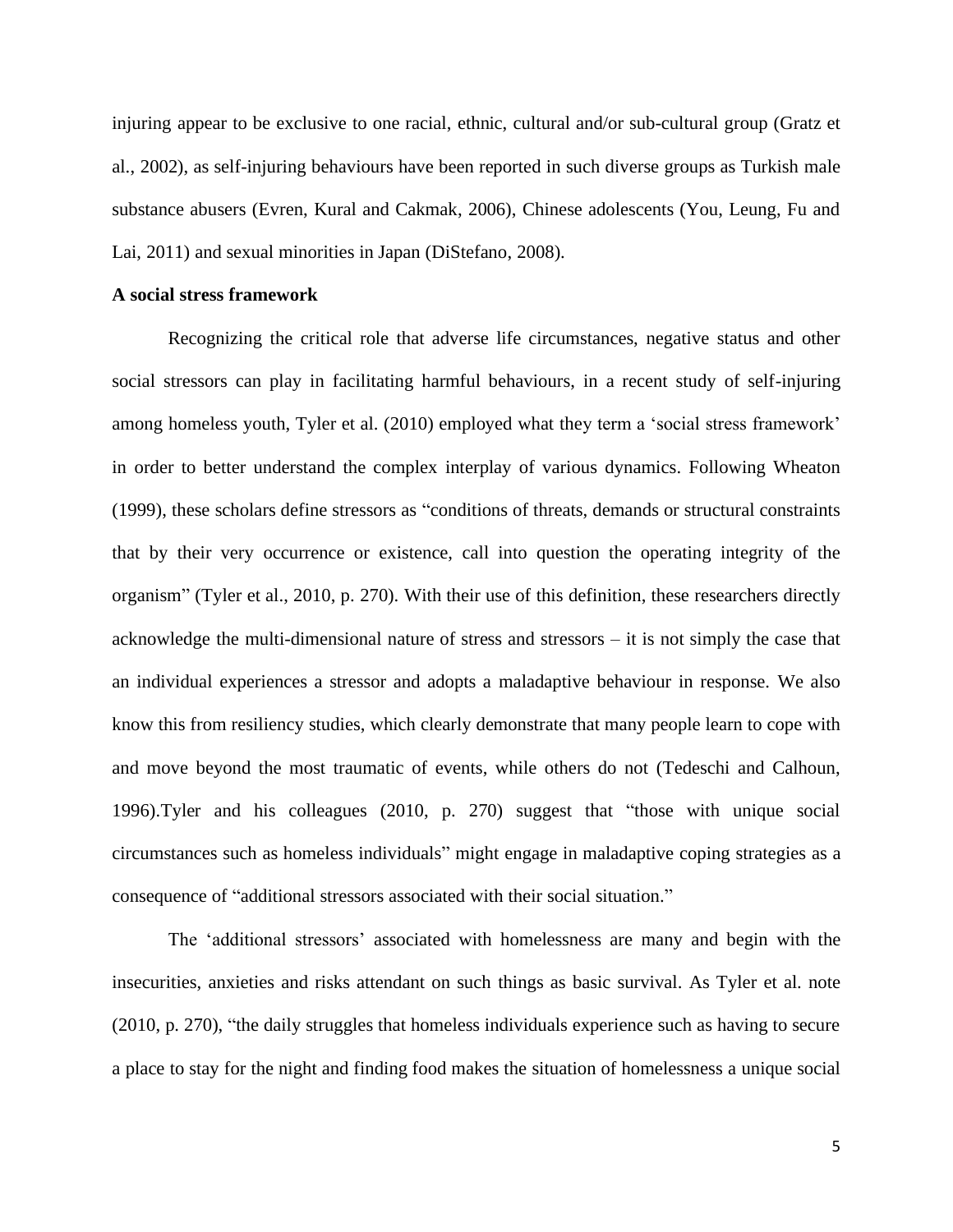circumstance." Status strains associated with being not only homeless – a stigmatized status which, in and of itself, frequently subjects its carriers to social rejection by the wider society – but also female and, in many instances, of a minority sexual status, must also be considered (Tyler et al., 2010). For example, the streets are unsafe places for both homeless women generally, who face significantly increased odds of being physically and sexually assaulted (Jasinski, Wesely, Wright and Mustaine, 2010) and for those who are members of the GLBTQ community, who are often targets of hate-crime based violence (Whitbeck, Chen, Hoytz, Tyler and Johnson, 2004). To the extent that homeless citizens often experience other traumatic events prior to and after becoming homeless –intimate partner violence (Tischler, Rademeyer and Vostanis, 2007), familial physical and sexual abuse (Whitbeck et al.,1997), fires and natural disasters (Yeater, Austin, Green and Smith, 2010), and/or the death of loved ones (Huey, Fthenos and Hyrniewicz, 2012), to name but a few – they are likely to carry symptoms of untreated trauma, which can add further emotional and psychological burdens (Huey, Fthenos and Hyrniewicz, 2012).

Tyler and colleagues hypothesize the link between self-injuring and homelessness as follows. Self-injury is commonly understood within the literature and in clinical practice as an 'affect regulator'; individuals experience negative emotions that feel intolerable to them and use self-injuring variously as a means of gaining a sense of control over feelings (Suyemoto, 1998), disconnecting from unpleasant feelings (Nock and Prinstein, 2004) or reconnecting when one has become detached or numb in response to overwhelming feelings (Nock and Prinstein, 2005). As Nock (2010, p. 345) states in his review of the literature, "the presence of negative thoughts and feelings immediately prior to engaging in self-injury has been reported consistently across studies and supports the widely held belief that self-injury is performed in most cases as a means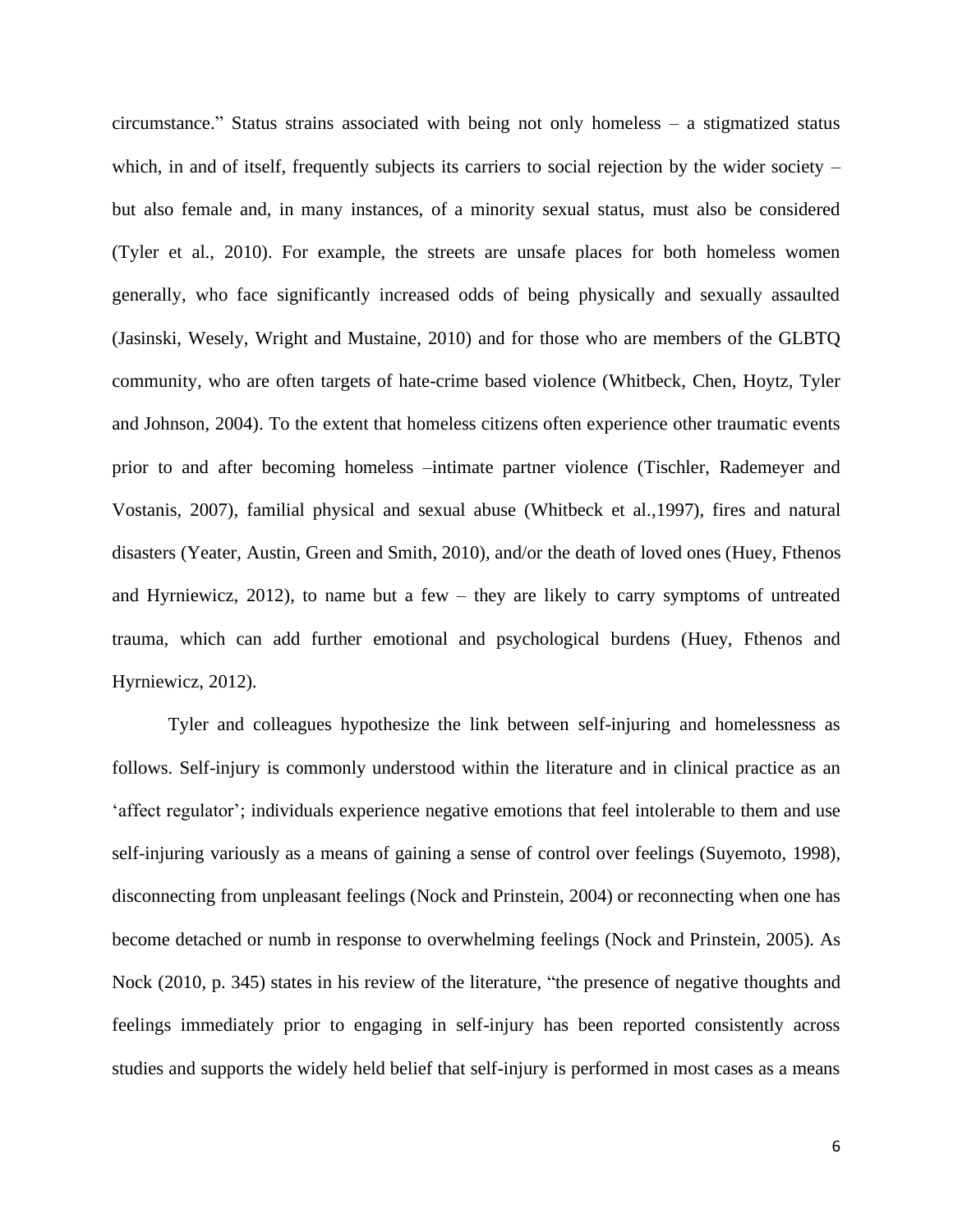of self-soothing or of helpseeking [in dealing with negative emotions]."These threatening feelings might come directly after a stressful event, or as a result of memory recall or reminders of some past trauma that has not been resolved or overcome (Tyler et al., 2010). To the extent that homeless individuals experience not only significant levels of personal trauma, but also structural and other stressors, they are at high risk of engaging in self-injuring behaviours.

And yet, not all homeless citizens engage in self-injuring (Tyler et al., 2010). Does this fact weaken support for the social stress framework? Or might it be the case that we need to begin to develop a more nuanced understanding of the role that various social stressors play in the development and continuation of self-injuring behaviours?

## **Method of inquiry**

Our purpose in this article is to address three research questions that we see as important for beginning to understand self-injuring behaviours among homeless women:

- 1. Do homeless women self-injure?
- 2. If so, do the types of stresses experienced by self-injuring homeless women differ in type from stressors experienced by homeless women who do not selfinjure?
- 3. Do women who have engaged in self-injuring experience a greater number of significantly stressful events than those who do not?

To answer these questions, we draw on data from the fifty-five in-depth qualitative interviews conducted in Manchester (n=24) and Liverpool (n=31).

This article is informed by data collected for an on-going study of the healthcare needs of homeless women who have been victims of violence. The purpose of the larger study is to develop a better understanding of their health and mental health needs post-victimization, their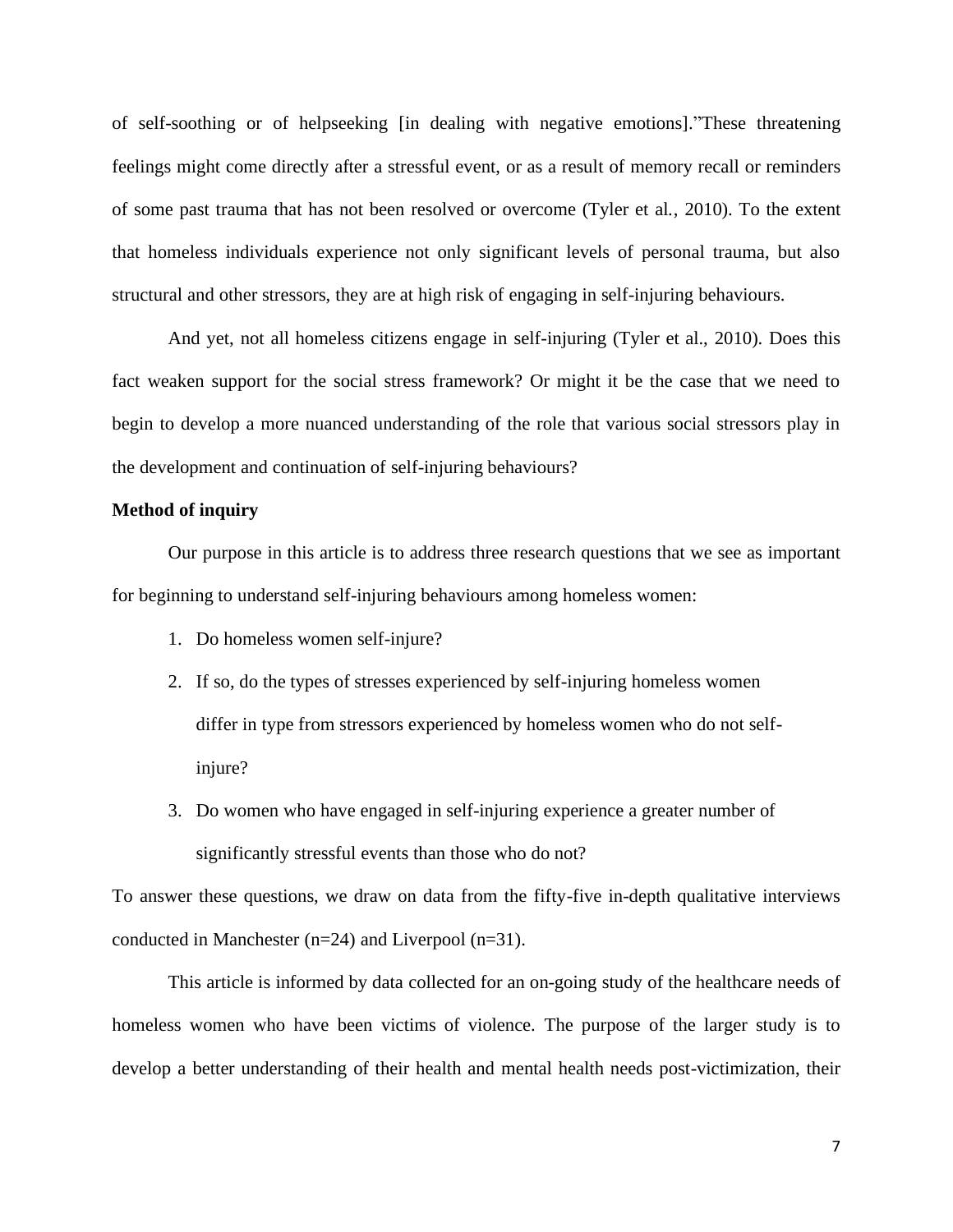ability to access services and the quality of services offered. To examine these issues, one phase of our research entailed conducting interviews with women in the United Kingdom. The cities of Manchester and Liverpool were selected as each is a major metropolitan area with a sizeable homeless population.

To locate research participants for this study, we developed a non-probability sample consisting of the maximum number of service agencies that work with homeless women in each city. Each organization was asked if they would agree to participate in our research by providing access to their clients. In total, thirteen agencies – including hostels, day centres, and mixed-use facilities – agreed to assist our research.

The fifty-five women who agreed to be interviewed were self-selecting – that is, they were informed about our study by staff members and chose whether they wished to participate<sup>1</sup>. Eligibility requirements were that interviewees had to be a minimum age of 18, currently accessing services offered by a participating homeless service provider, and appeared capable of understanding the nature of their consent<sup>2</sup>. With each participant, we explained the goal of the study, went over the informed consent forms<sup>3</sup>, and reviewed the types of questions we would be posing and why. Once assured that individuals were fully informed about what would be taking place, consent forms were signed and interviews begun. Interviews typically ranged in length from 45 minutes to an hour and were recorded with participants' consent.

Interviews were conducted using an interview guide covering six key areas: a) demographic information; b) experiences of victimization and other trauma over the life course; c) physical, emotional and mental effects of trauma; d) experiences of accessing healthcare <sup>1</sup>Because of funding issues, compensation for participation could not be offered.

<sup>2</sup>For example, we would not have proceeded if a woman appeared to be intoxicated.

3This project received IRB approval from our University.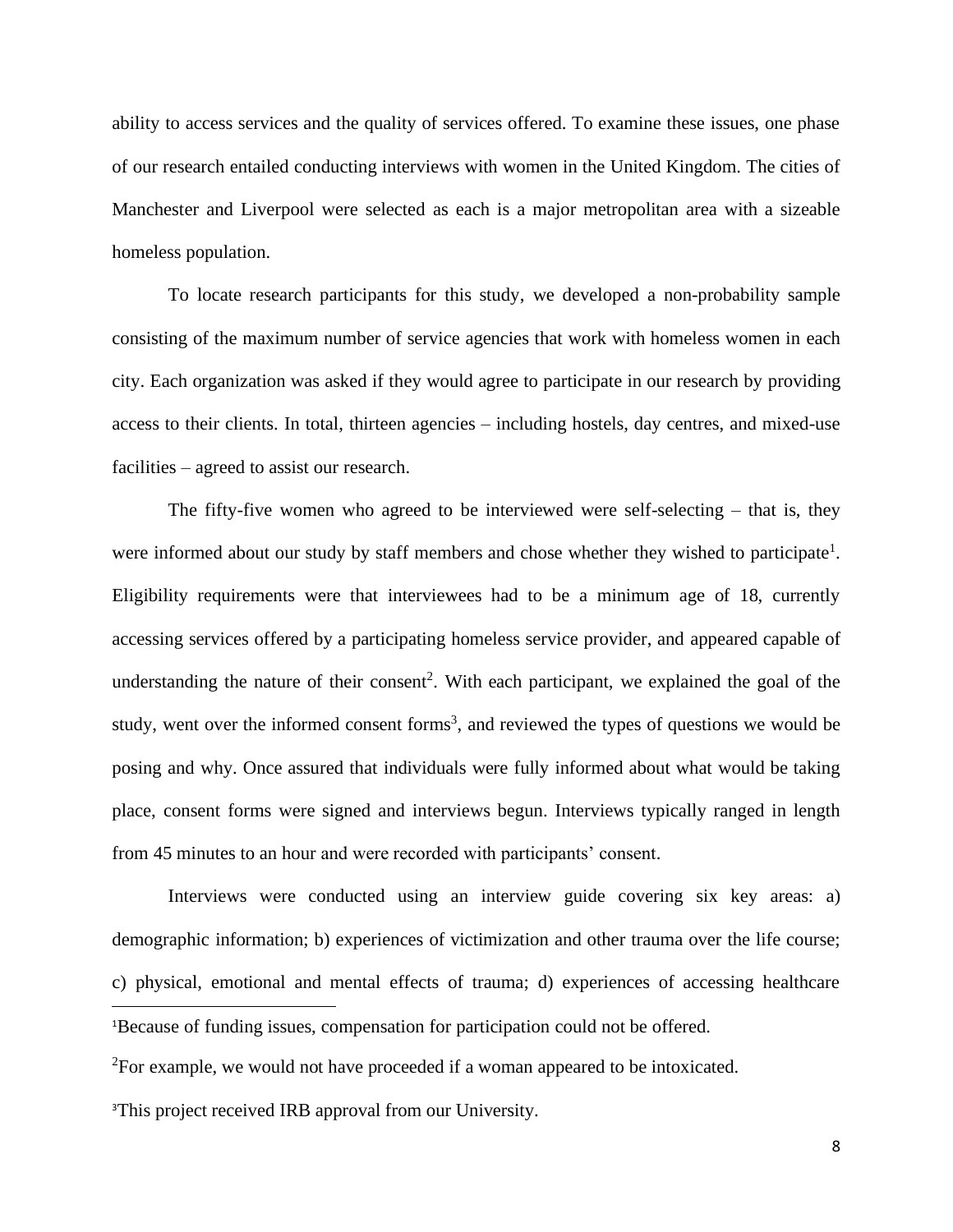providers; e) willingness to use healthcare services (physician, hospitals, mental health counselors), and; f) facilitators and barriers to accessing health services. In relation to the data used within the present study, we draw specifically on answers provided to demographic questions posed and to our queries concerning the physical, emotional and mental effects of victimization. It was during this portion of the interview when participants were likely to discuss self-injuring behaviours.

Our approach to coding and interpreting the data collected was to employ Glaser and Strauss' (1967) grounded theory method. Interviews were transcribed and then coded using open coding. In particular, we followed Glaser's (1978) concept-indicator model, looking first for key concepts and then for words and phrases that functioned as indicators of that concept. For example, to code for 'self-harm', we looked for words and phrases such as 'cutting,' 'injuring' 'slicing', 'burning' and other related terms. To determine which concepts to code for – that is, those we found to be of theoretical and empirical interest – we drew on notes taken during postinterview team debriefing sessions. Once initial coding was complete, we evaluated our preliminary results and began the process of developing a suitable theoretical framework to help deepen our understanding of what the data was telling us about the relationship between stressors across the life course and self-injuring behaviours. It was at this point that we determined that a social stressor framework would serve as the best theoretical and methodological approach to elucidating connections drawn. We then returned to the transcripts and recoded them using selective coding, an approach that drew not only on concepts and sub-concepts previously identified, but also on key concepts arising from focused readings of the relevant literature on the social stressor theoretical framework and its application to understanding traumas experienced by homeless citizens (see, for example, Tyler et al. 2010).Further focused coding allowed us to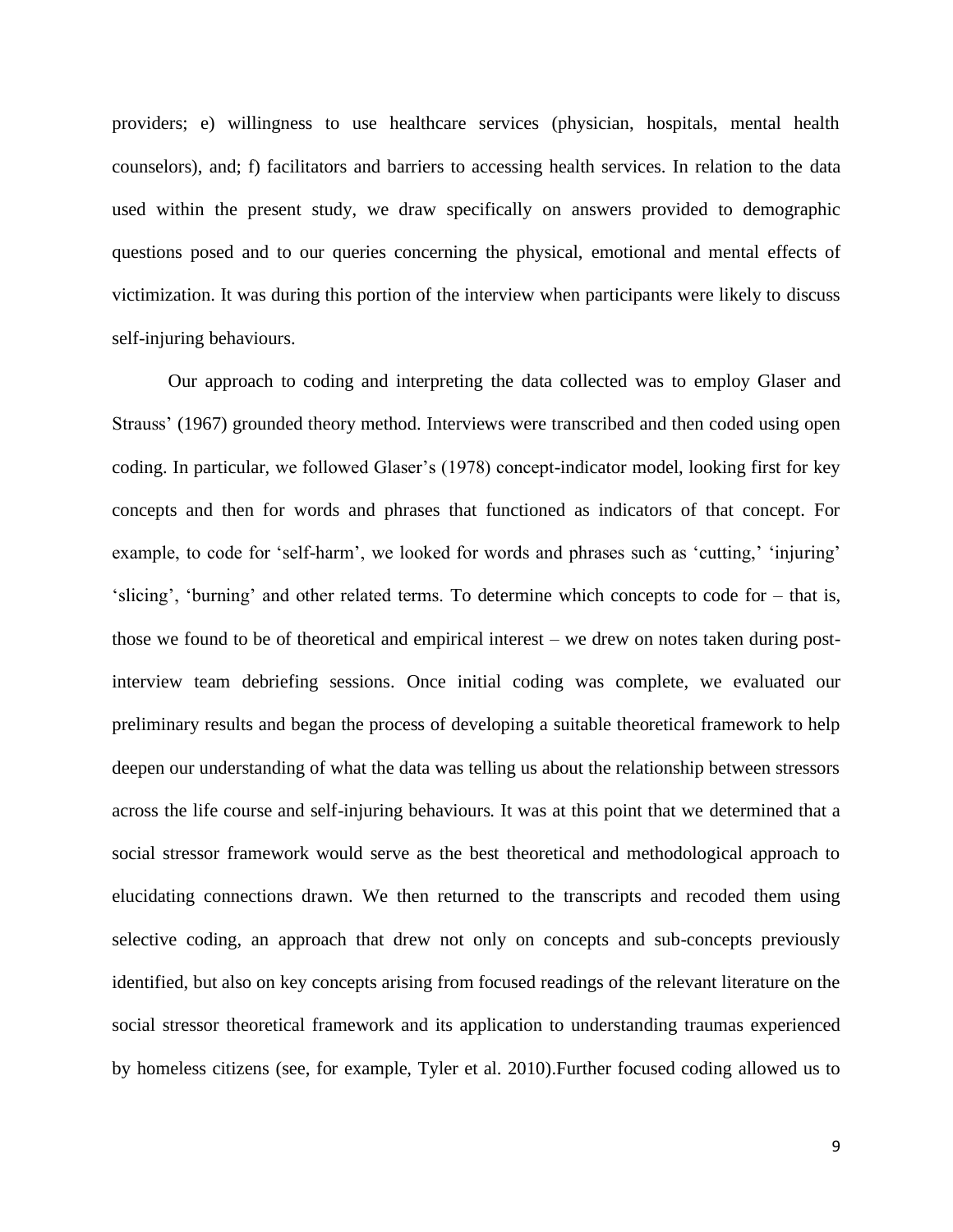refine our ideas and to assess the extent to which our data fit with not only the framework employed, but also with the existing research literature.

#### **Sample characteristics**

Of the fifty-five women represented within this study, twelve self-identified as selfinjurers.

# **- Table 1. Demographic characteristics of self-injuring versus Non-self-injuring groups -**

Given that self-injuring behaviours are typically found among individuals between the ages of 13 and 24 (Favazza and Conterio, 1988), it is of little surprise that two-thirds of the women who had engaged in self-injuring in our sample were between the ages of 18 and 24. However, four of the women who revealed self-injuring practises fell into the 36-50 age group. Whereas one of the latter had stopped self-harming, the other three were still actively engaged in self-injury (ages 36, 39 and 47 respectively). In this respect, our data differs from other studies that have shown a waning effect after the age of 24 (Favazza and Conterio, 1988). In relation to women in the non-self-injuring group, women in this group tended to be older (aged 25 and above). While the higher ages in this group might explain differences in why some women were not currently engaged in self-injuring behaviours, it does little to explain why they did not report engaging in self-injuring at younger ages. Thus, age in and of itself does not appear to tell us much about the differences between these two groups.

Whereas two of the self-injuring women had been homeless for less than a year (3 months and just short of a year respectively), the majority of this group reported having been homeless for a period of one to three years. In total, ten of the twelve women in the self-injuring group had been homeless for over a year, compared to twenty-five of those in the non-self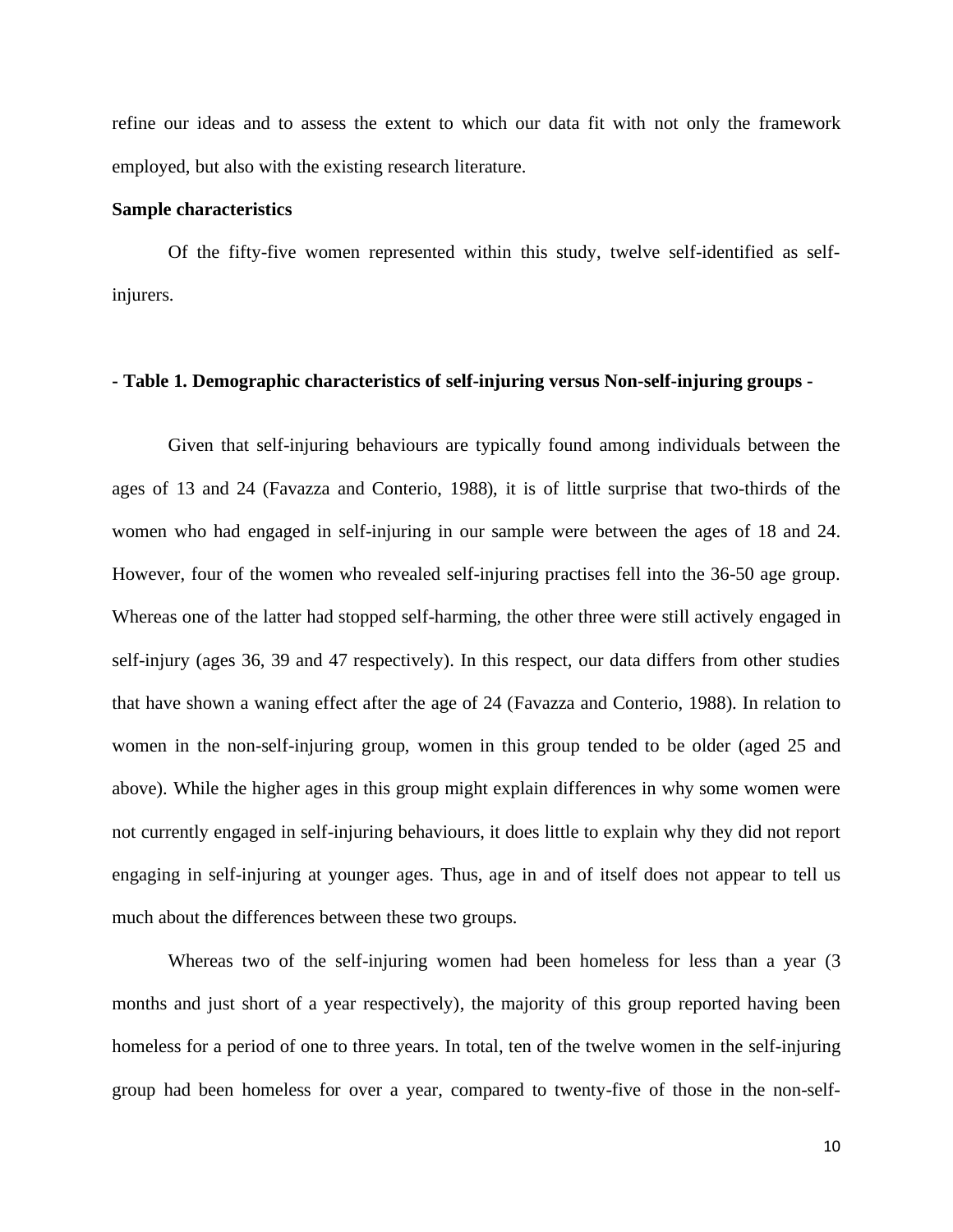injuring group. It would thus appear that women who engage in self-injuring behaviours remain homeless for longer periods than those who do not, probably as a result of a multitude of complex social and personal factors. Of particular interest is the fact that self-injuring women aged 36 to 50 tended to have been homeless for longer periods of time (average length: 3.375 years) than those self-injurers aged 18 to 30 (average length: 2.42 years). The increased length of homelessness and/or the occurrence of homelessness later in life – which is often tied closely to stressful precipitating events – might partially explain the durability of self-injuring behaviours among women in the older age group.

# **Risk factors: social stressors in the lives of homeless women**

Each of the women in this study had experienced at least one significant social stressor: homelessness. Further, most had become homeless through processes that were in and of themselves stressful. In this section we examine other significantly stressful events in the lives of the women interviewed. To develop a better understanding of these stressors, we grouped the most commonly reported events by when they occurred in a respondent's life (childhood and adolescence versus adulthood). As seen in Table 2 below, we have also noted the number of reports made for each type by those within the self-injuring and non-self-injuring groups, and provided the overall percentages within each group in order to provide a basis for modest comparison.

### **- Table 2. Significant stressors reported -**

The figures in Table 2 reveal that self-injurers were more likely to report significant stressors in childhood and adolescence. Indeed, self-injurers had higher scores in each category of stressor reported in childhood. These differences are particularly notable in relation to childhood physical and sexual abuse. With respect to the former, self-injuring women were more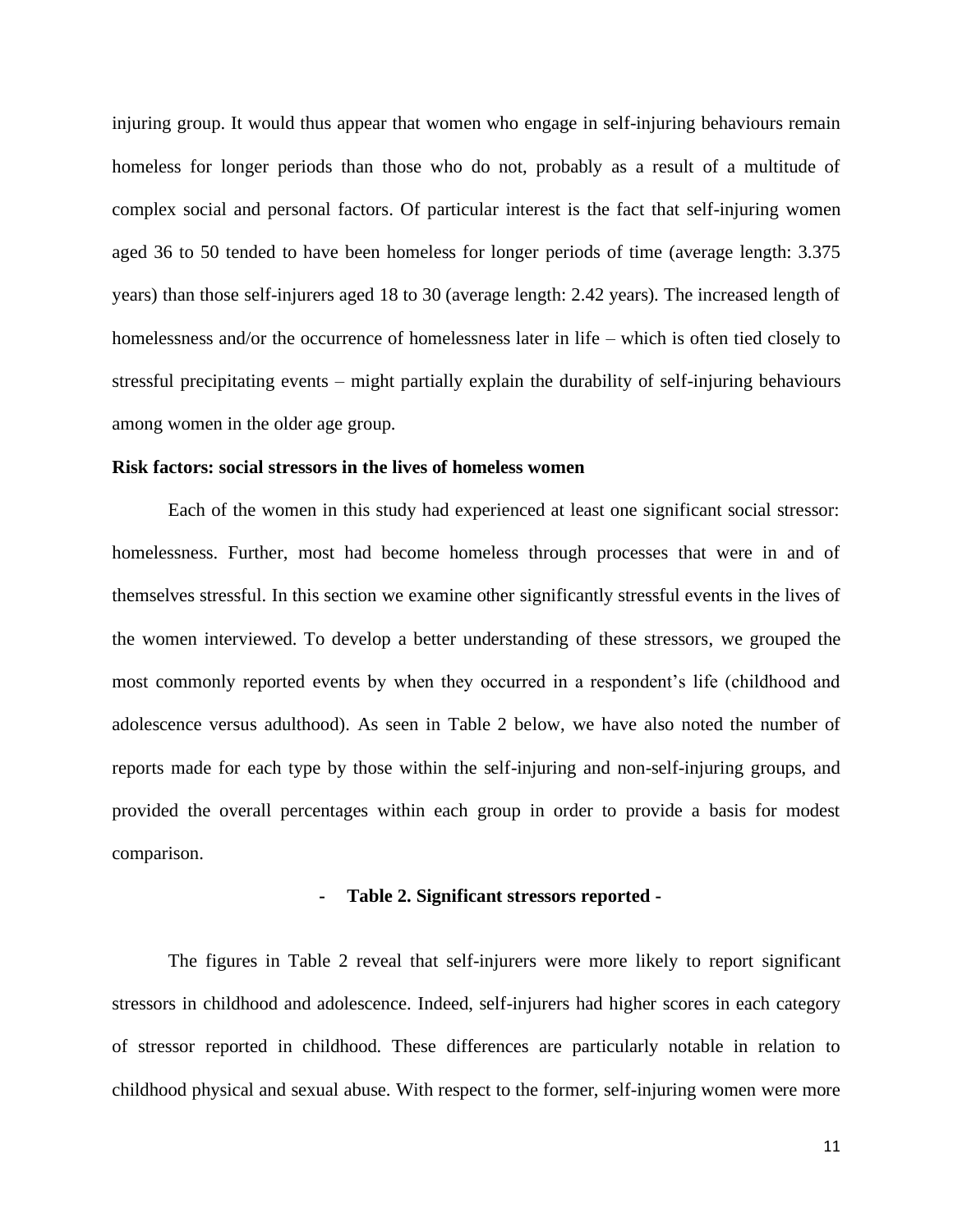than twice as likely to have been a victim of childhood physical abuse. For example, one young woman from Afghanistan said of herself, "I used to take beatings from my mom and my family." She saw her self-harming as an act aimed at hurting not herself, but her mother who had beat her:

I had a lot of anger and that's what kind of led me to cutting myself. It was my mom. I have a lot of anger in me and I can't let it out on her, so I used to hurt myself, thinking that it would affect her.

Her self-injuring behaviours began with feelings of agitation that lead to periods where she would "just start itching myself". Intense scratching then progressed to cutting, as she sought greater relief from anxiety and anger. In respect of the link between childhood physical abuse and self-injuring found, we note that the self-injurers in our sample are not dissimilar from those found within other sub-populations: researchers have consistently found childhood physical abuse to be strongly correlated with cutting and other self-injurious behaviours (Yates, Carlson, and Egeland, 2008; Lang and Sharma-Patel 2010).

Within the literature it has also been repeatedly demonstrated that the trauma produced from childhood sexual abuse "can have profound [negative] effects on the developing child's sense of safety, feelings about self and others, relationships with others, cognitions (beliefs), and general sense of well-being" (Hudson, Wright, Battacharya, and Sinha, 2010, p. 1259). Not surprisingly then, we found that self-injuring women were also significantly more likely to have experienced sexual abuse, usually by a guardian or family member. A fourty-six year old Manchester woman said of her early life, "I was abused as a child … my stepdad … it was sexual abuse." Elaborating on the nature of this abuse, she explained, "Between the ages of 9 and 14, he passed me around between him and his friends." Some women, such as an eighteen year old hostel resident interviewed in Liverpool, were both physically and sexually victimized in childhood and/or adolescence: "Me mom and dad were drunk all the time. I was sexually abused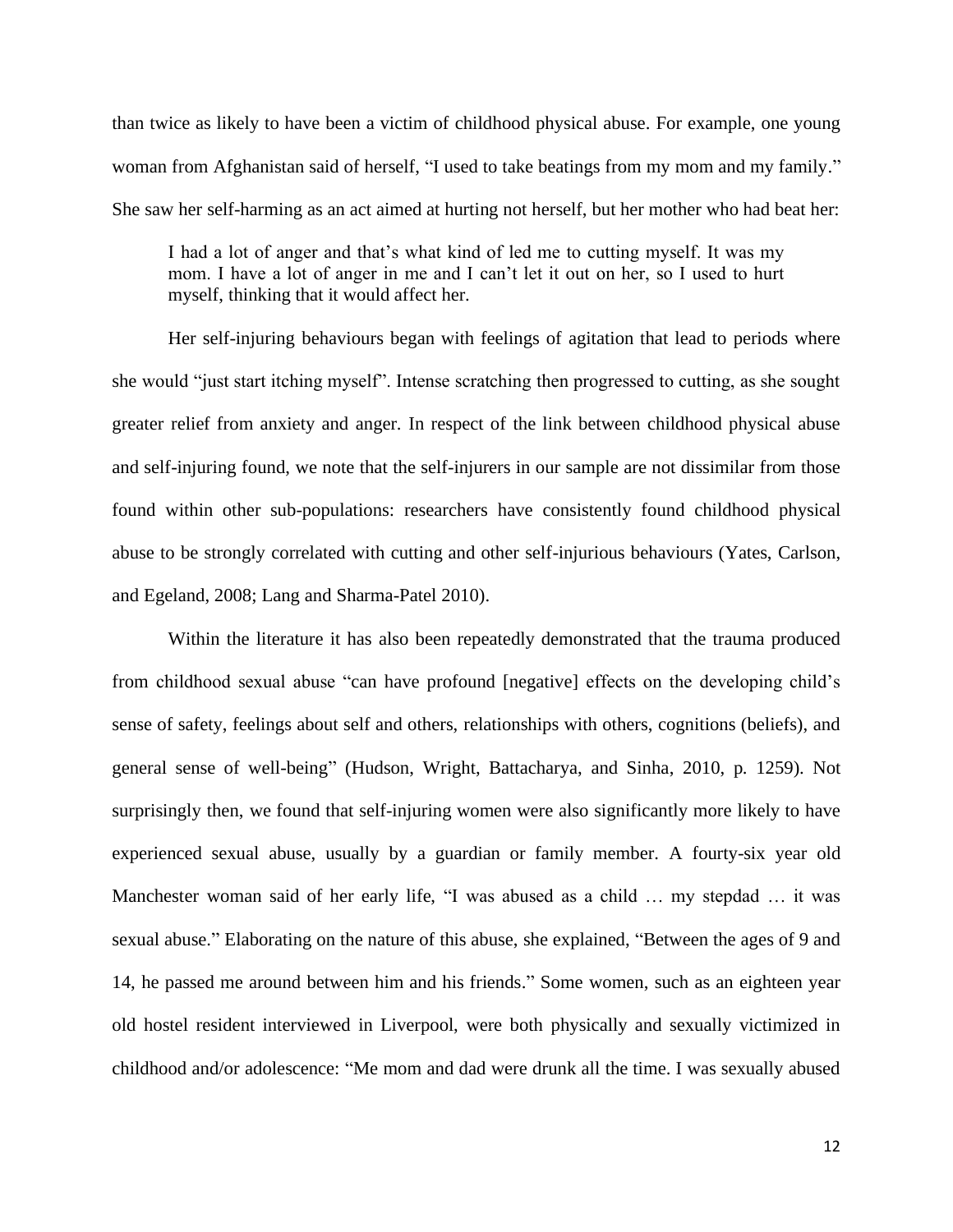and domestic violence." This young woman further revealed that she had been treated medically for both self-harming and taking deliberate pill overdoses. An eighteen year old Manchester woman saw her self-injuring as a direct manifestation of anger over sexual abuse she experienced as a child. She explained: "Most of my anger is more directed at the situation I'm in. So, growing up, I was one really angry person. I self-harmed and attempted suicide a couple of times." A forty-seven year old Liverpool woman had been homeless for approximately two and a half years when we met her. Her experiences of violent victimization began in childhood, "Physical. Emotional. Sexual. From me dad." Later in the interview, when asked whether she had ever sustained any physical injuries that required treatment as a result of the victimization she had suffered, she simply replied, "Cutting." To illustrate her point, she then revealed two bandaged arms to the interviewer.

Family conflict has long been recognized as a salient risk factor for emotional and psychological disturbances among children and adolescents and, in turn, to self-injuring (Asgeirsdottir, Sigsusdottir, Sigfusdottir, Gudjhonnsoon and Sigurdsson, 2011). Women who self-identified as self-injurers in this study reported higher rates of family conflict and familial breakdowns in their histories. One young Manchester woman left home at sixteen. Of her family life, she said:

My mom is a drug user, so she is very money-oriented. She wanted me to quit college and get a job so I could give her my money … We ended up arguing a lot over that, and I ended up leaving home. I've never lived with my dad or had a really good relationship with him. He just comes and goes.

In the following exchange, a twenty-year old homeless woman in Manchester reveals that she self-learned cutting as a coping mechanism to deal with feelings of anxiety and depression resulting from on-going disputes with her father ("Me and me Dad started arguing a lot"):

Respondent: I started before moving here. And then I stopped.

13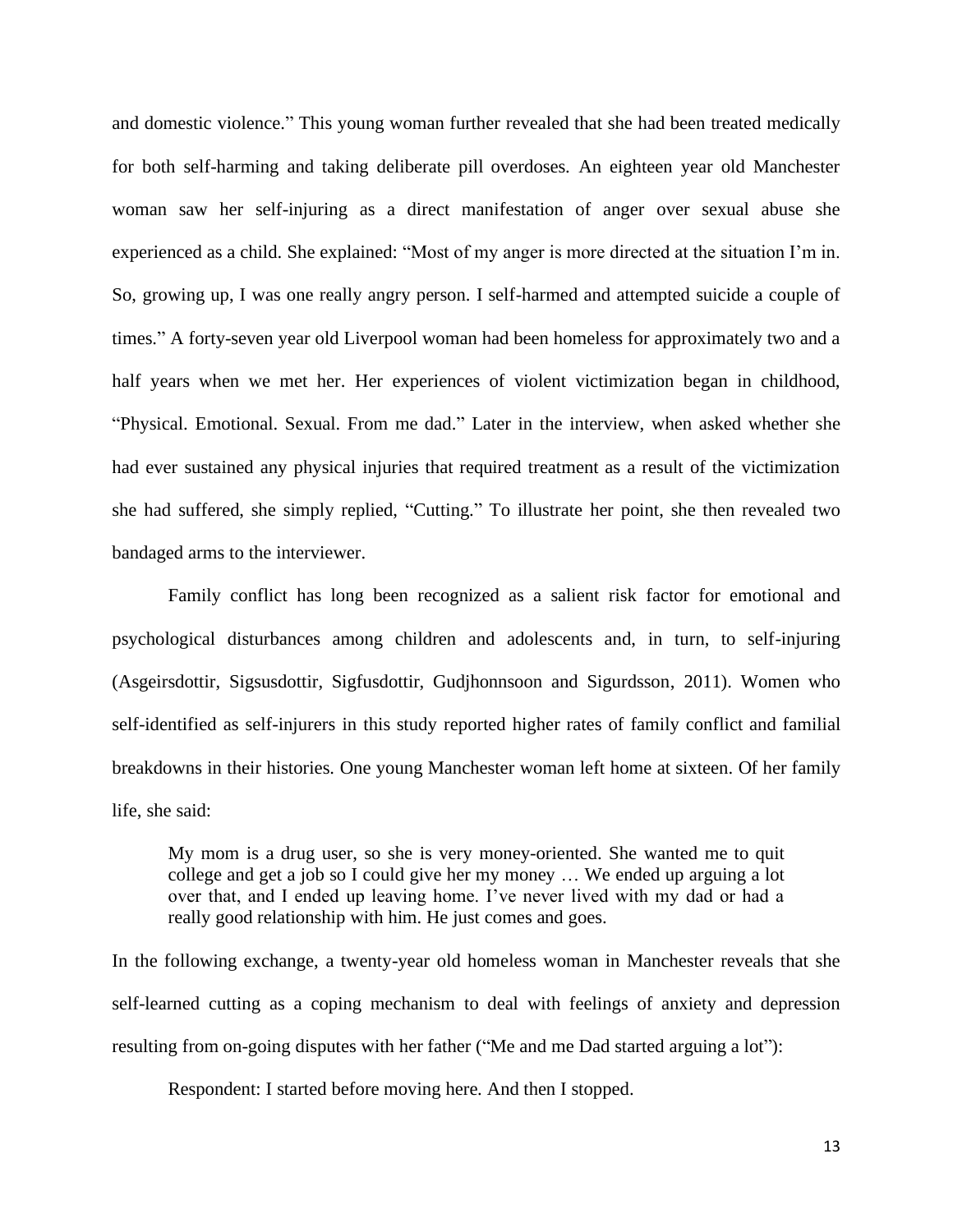Interviewer: Where did you get the idea to do that?

Respondent: I do not know. It just popped into me head.

Interviewer: It made you feel better?

Respondent: Yes.

Death of a loved one is one of most stressful events that humans experience, and loss of someone in childhood to whom the individual has formed a close, intimate bond can have severe negative emotional and psychological consequences. Such effects include the development of a sense of helplessness or, conversely, the belief that one must maintain constant vigilance and control over situations in order to prevent bad things from happening (Haine, Ayers, Sandler and Wolchick, 2008). The latter can consequently lead to negative self-evaluations, as well as feelings of shame and guilt, when the individual is unable to control external factors (Haine et al., 2008). Such was the case with one young Angolan woman, whose brother had "died from Malaria" "back home." His death, she said, resulted in a depression that lead to self-harming: "When my brother died I had a bad situation where I used to harm myself. I used to cut … it was because of my brother." Depression over her brother's death was compounded by helplessness over the subsequent death of her father and her inability to travel back to Angola for this second funeral. Of that period in her life, she simply said, "I had a hard time."

When examining reports of stressors occurring in adulthood, a notable shift emerged. Self-injuring women reported more experiences of physical assault committed by a non-intimate partner. This finding can be understood as a result of the fact that women in the self-injuring group had been homeless for longer periods of time than women in the non-injuring group, and thus were more likely to have been in vulnerable situations. For example, one woman was physically assaulted while she was rough sleeping: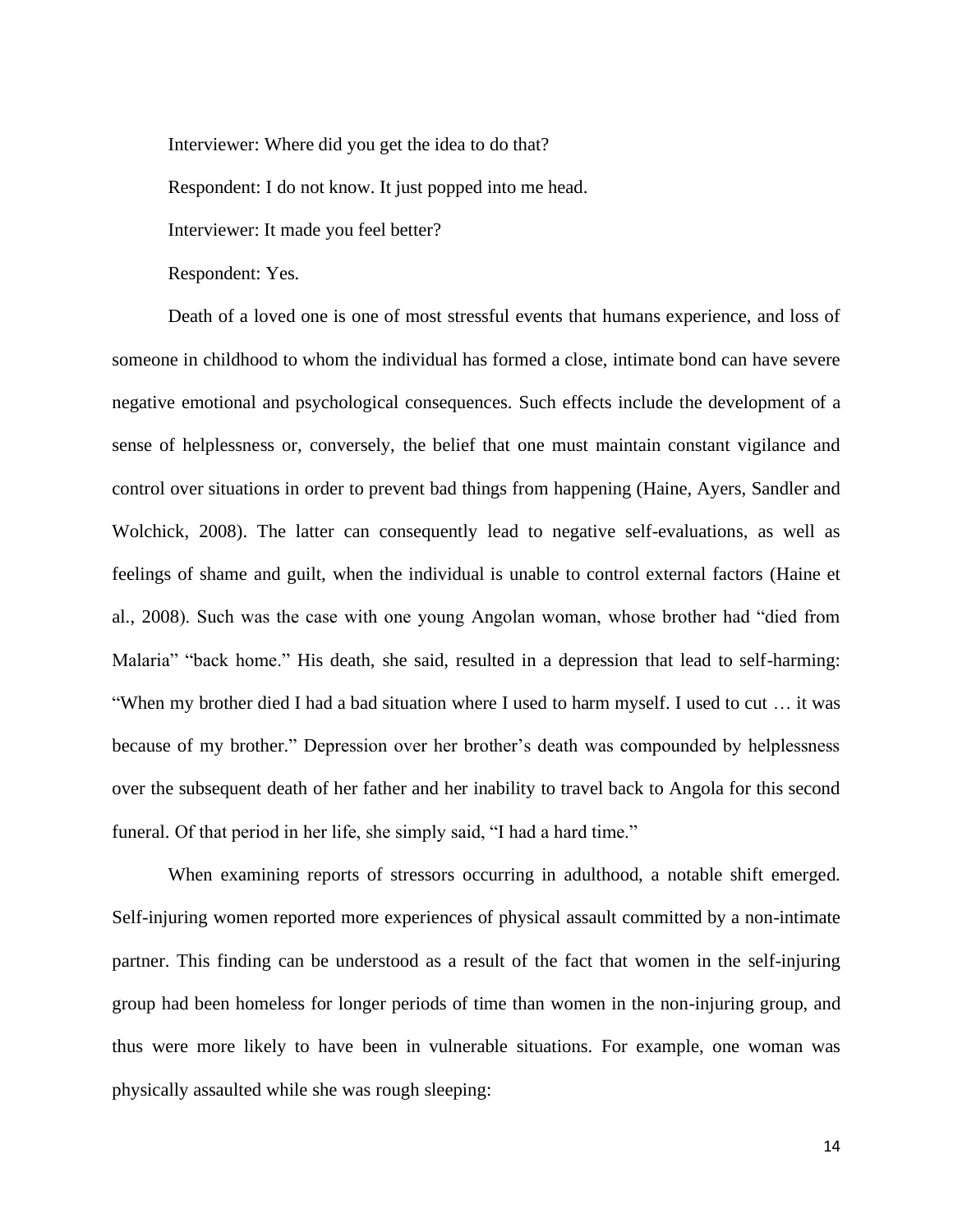I was robbed twice, once violently. I was bashed over the head with a metal bar while I was asleep. They took my rucksack with all my stuff in it. I ended up in hospital. I don't really remember too much about it. It left me with a stutter.

Another woman, who had bartered sex for a place to stay, was assaulted by "one gentleman in Longside", who "tried cutting me throat when I was sleeping."

Interestingly, our interview data also reveals that women in the non-self-injuring group reported higher rates of significant stressors experienced in adulthood. Among such stressors included victimization from intimate partner violence (IPV), loss of custody of their children, experiences of imprisonment and the death of a partner or child. Despite the commonly reported co-occurrence of childhood sexual abuse and sexual assault in adulthood (Follette, Polusny, Bechtle and Naugle, 1996), women in the non-self-injuring group also reported slightly more experiences of adult sexual assault than self-injurers.

### **Cumulative effects?**

A sizeable body of research has shown that intensity and frequency of exposure to violent victimization can have serious adverse consequences on the emotional and psychological wellbeing of homeless women (Goodman and Dutton, 1996; Hudson et al., 2010). Thus, in order to further our understanding of how social stressors might be linked to the development of selfinjuring behaviours within our sample, we also examined the extent to which participants stated they had experienced one or more of the stressors reported (see Table 3 below). What we found is that nine of the twelve women who had engaged in self-injuring reported experiencing three or more significant stressors over the course of their life. When we compared this result to that of the non-self-injuring group, we found a notable difference. In the non-self-injuring group, only sixteen of the forty-three women had reported three or more social stressors. In essence, among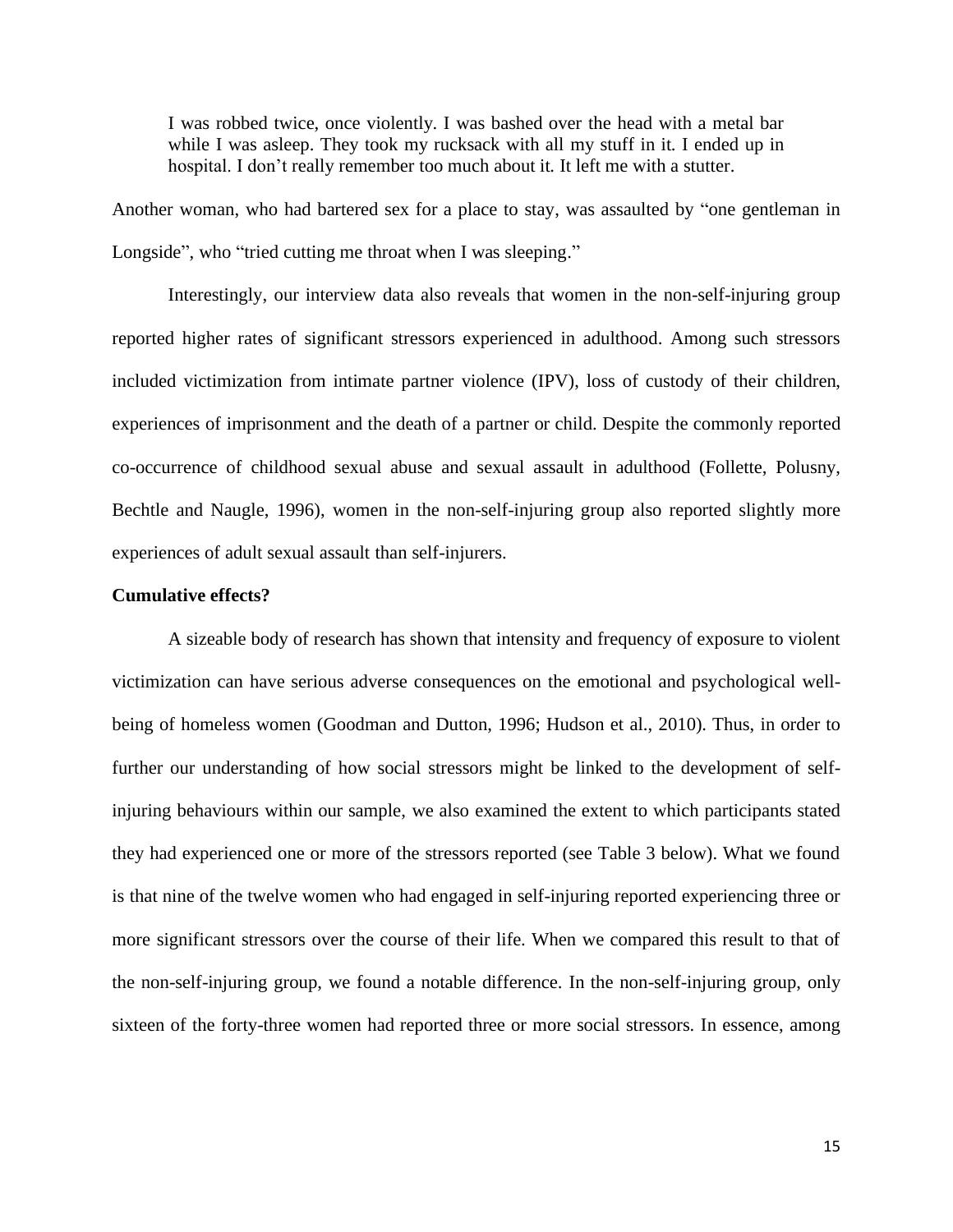the women sampled those who had previously or were currently engaging in self-injuring were notably more likely to have been subject to multiple traumatic events and/or significant stressors.

### **- Table 3. Number of significant stressors reported by group -**

We note that women in the self-injuring group who reported childhood physical and sexual abuse were more likely to also report violent victimization in adulthood, particularly physical assault by a non-intimate partner. Some of the women with childhood abuse histories reported intimate partner violence, two of whom additionally reported sexual assaults in adulthood. Their experiences are not uncommon: previous research has found childhood abuse to be a significant predictor of not only homelessness among adult women, but also of violent victimization in adulthood (Fitzpatrick, LA Gory and Ritchey, 1993; Hudson et al., 2010).

Perhaps the most illustrative example of cumulative significant stressors in the lives of the self-injuring women in our study is offered by the experiences of a thirty-six year old Liverpool woman, whom we met in a drop-in centre where she was hiding from an abusive partner. When this woman, who also had a history of childhood physical and sexual abuse, was asked if she had ever experienced violence while rough sleeping, she replied, "everything. People walk up to me and assault me." This particular individual had also been sexually assaulted in adulthood: "I have been raped a few times, by strangers and people I know. This is what I am used to." She was also despondent over the loss of a sibling, "Me brother died on the railroad line. He got pinned down and they found him two miles down the track. And I have to live with that."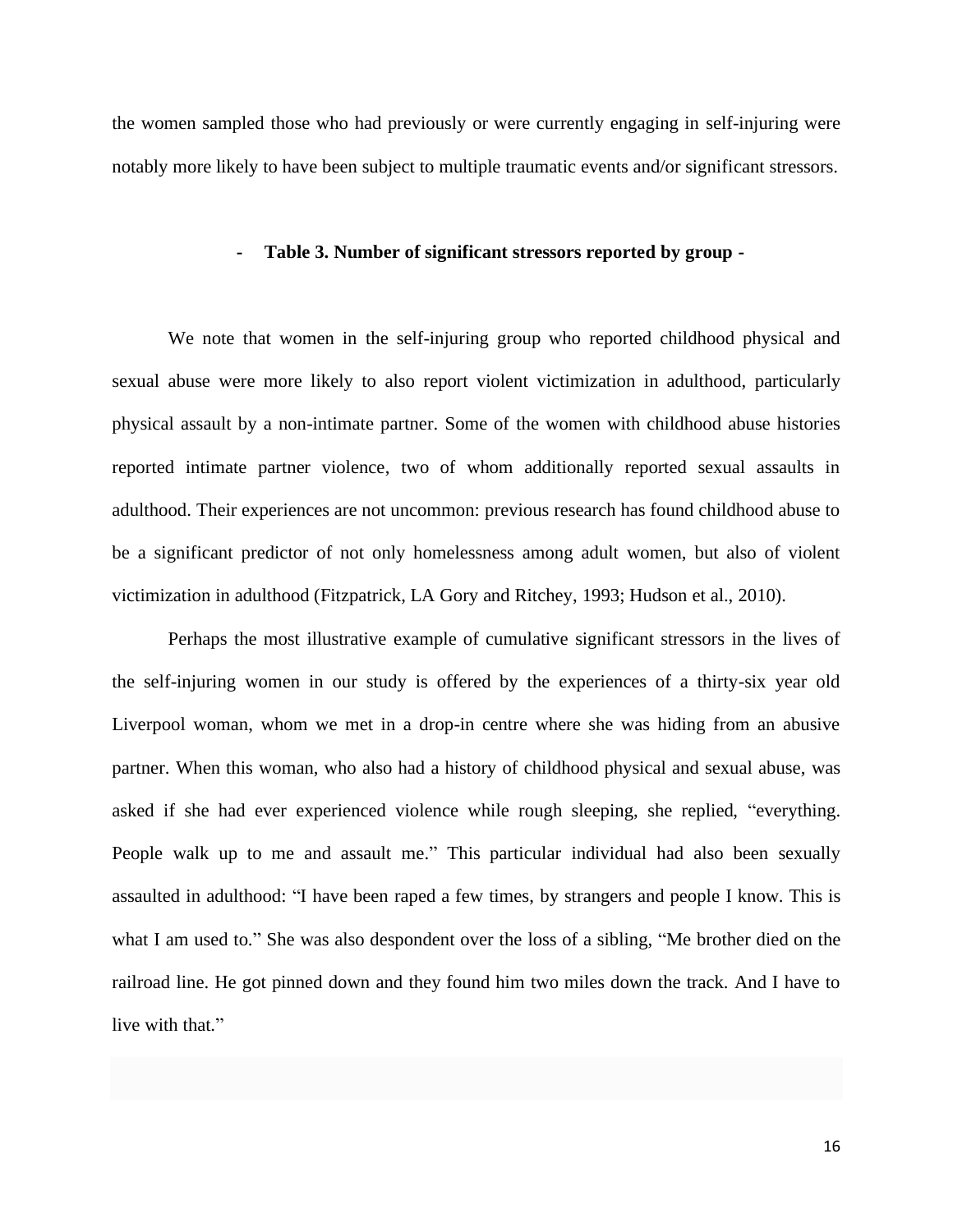## **Discussion**

The purpose of this exploratory study was to answer three research questions that we see as important for the task of better understanding homeless women's self-injuring behaviours and thus developing further insight into their mental health needs: 1. do homeless women self-injure? 2. if so, do the types of stresses experienced by self-injuring homeless women differ in type from stressors experienced by homeless women who do not self-injure? and; 3. do women who have engaged in self-injuring experience a greater number of significantly stressful events than those who do not? To aid in better understanding the answers to the second and third questions posed, we employed a social stress framework to guide our analysis.

In relation to the first question, we found that twelve of the fifty-five women sampled reported self-injuring behaviours – that is, more than a fifth of the women who participated in this study.

Through comparative analysis of the experiences of women in the self-injuring and nonself-injuring groups it was also revealed that women who self-injured had higher reporting rates in every category of stressor occurring in childhood/adolescence. Only in relation to three forms of trauma occurring in adulthood did we observe more reports from non-injuring women: sexual assault, intimate partner violence and loss of child custody. In essence, it appears that while both groups had experienced significant social stressors during their lifetimes, those within the selfinjuring group first experienced significant trauma in childhood and adolescence, which indicates that the period in which stressors occur over the life course may play a crucial role in the development of self-injuring behaviours among homeless women. In this result, our findings replicate earlier studies with other population segments, which similarly suggest that childhood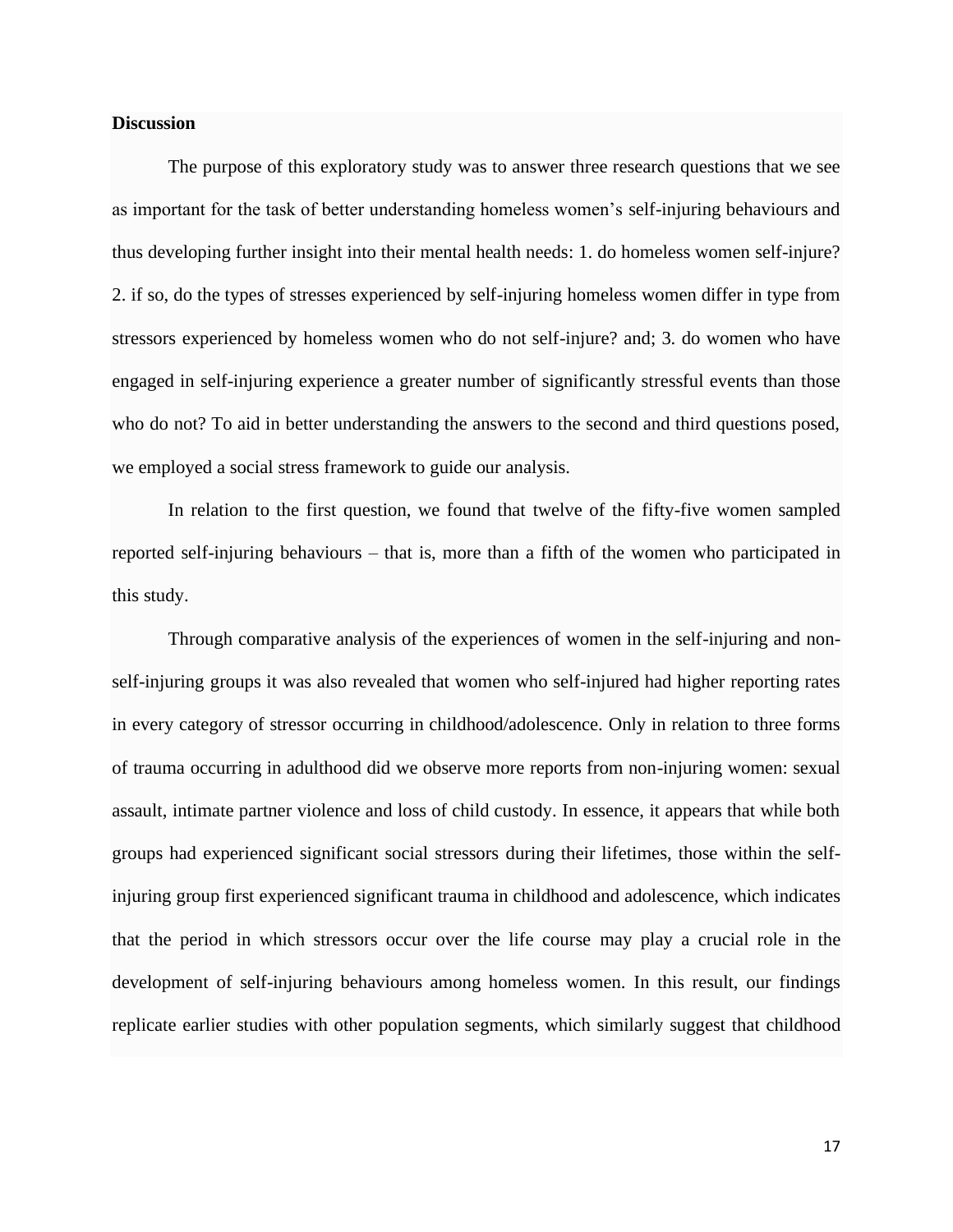maltreatment "is the most salient environmental risk factor for self-injury identified to date"(Lang and Sharma-Patel, 2012, p. 26).

As the research literature suggests that frequency of exposure to significant stressors can produce adverse effects on individual well-being (Hudson et al., 2010), we also sought to explore whether there were any observable differences in relation to the number of significantly stressful events experienced by self-injuring and non-injuring women over their individual lifetimes – in other words, can frequency of stressors produce a cumulative effect leading to a perceived need to self-injure? Women in our sample who had engaged in self-injuring behaviours were more likely than women in the non-self-injuring group to report having experienced three or more significant stressors over their life course. This result suggests the possibility that self-injuring in this segment of the population is linked to a cumulative traumatic effect, a proposition that we feel bears further investigation.

In sum, what our use of a social stress framework illuminates is the fact that while each of the women in our sample had faced one or more significant social stressors – from homelessness to intimate partner violence to the loss of a loved one – the timing, type and frequency of traumatic experiences play significant roles in whether a homeless woman will adopt self-injuring behaviours. In this regard, homeless women appear to be no different from individuals in other segments of the general population who engage in self-injuring practises (Gratz 2006; Gratz and Chapman 2007).

To be clear: this study is not without limitations. One limitation is that our focus on victimization within the larger study likely excluded some women who self-injure, but who had not been victimized. Thus, we are likely lacking a broader range of traumas experienced. Further, we recognize that our conclusions are based on a small sample of respondents and thus are

18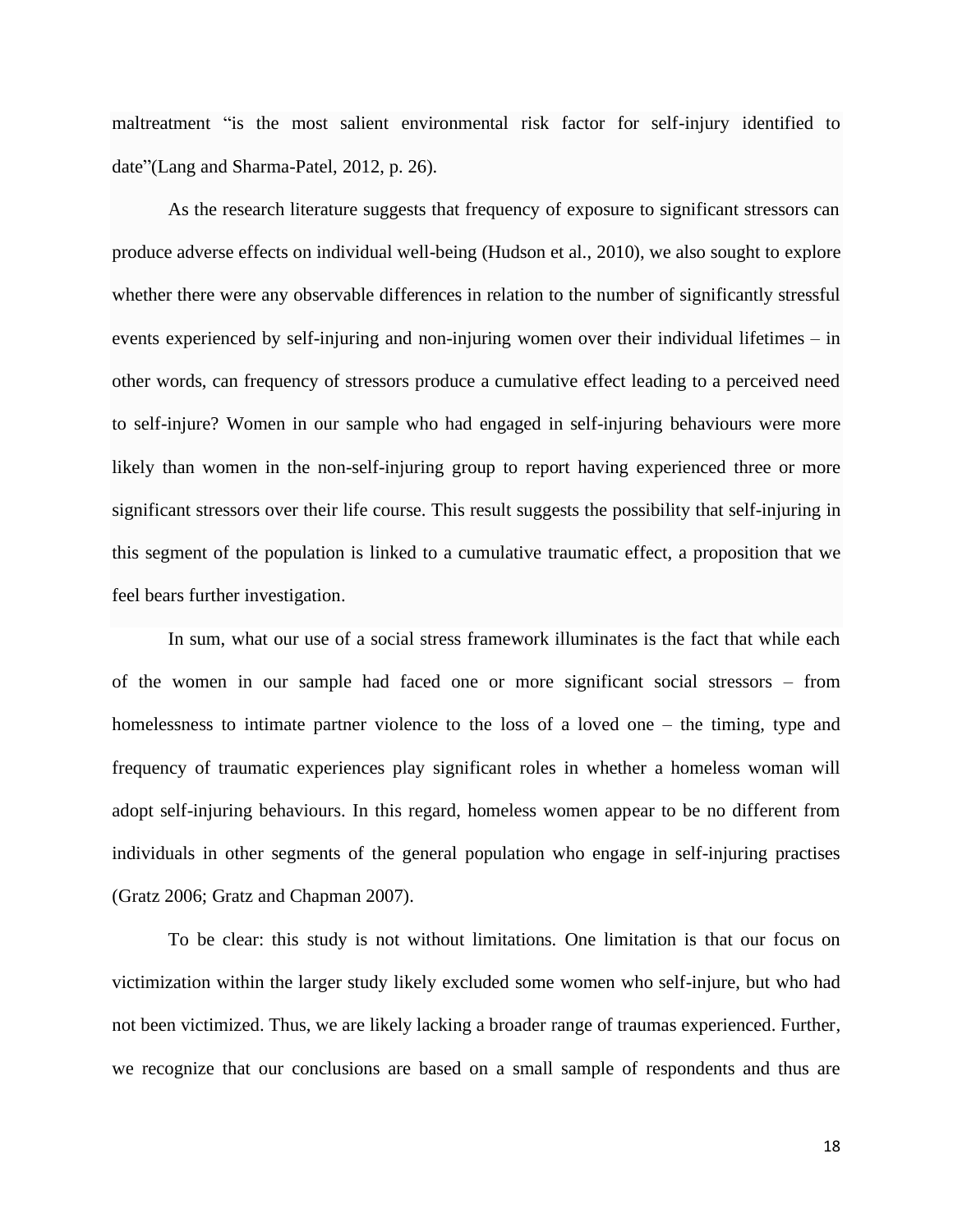hardly representative of *all* homeless women. However, our aim is more modest in scope in that we intend this article to serve as an exploratory study meant to draw attention to an under-studied aspect of social life, one with clear cut policy and practical implications for members of a fairly marginalized sub-population. To that end, we hope this work will spur continuing research efforts in this area.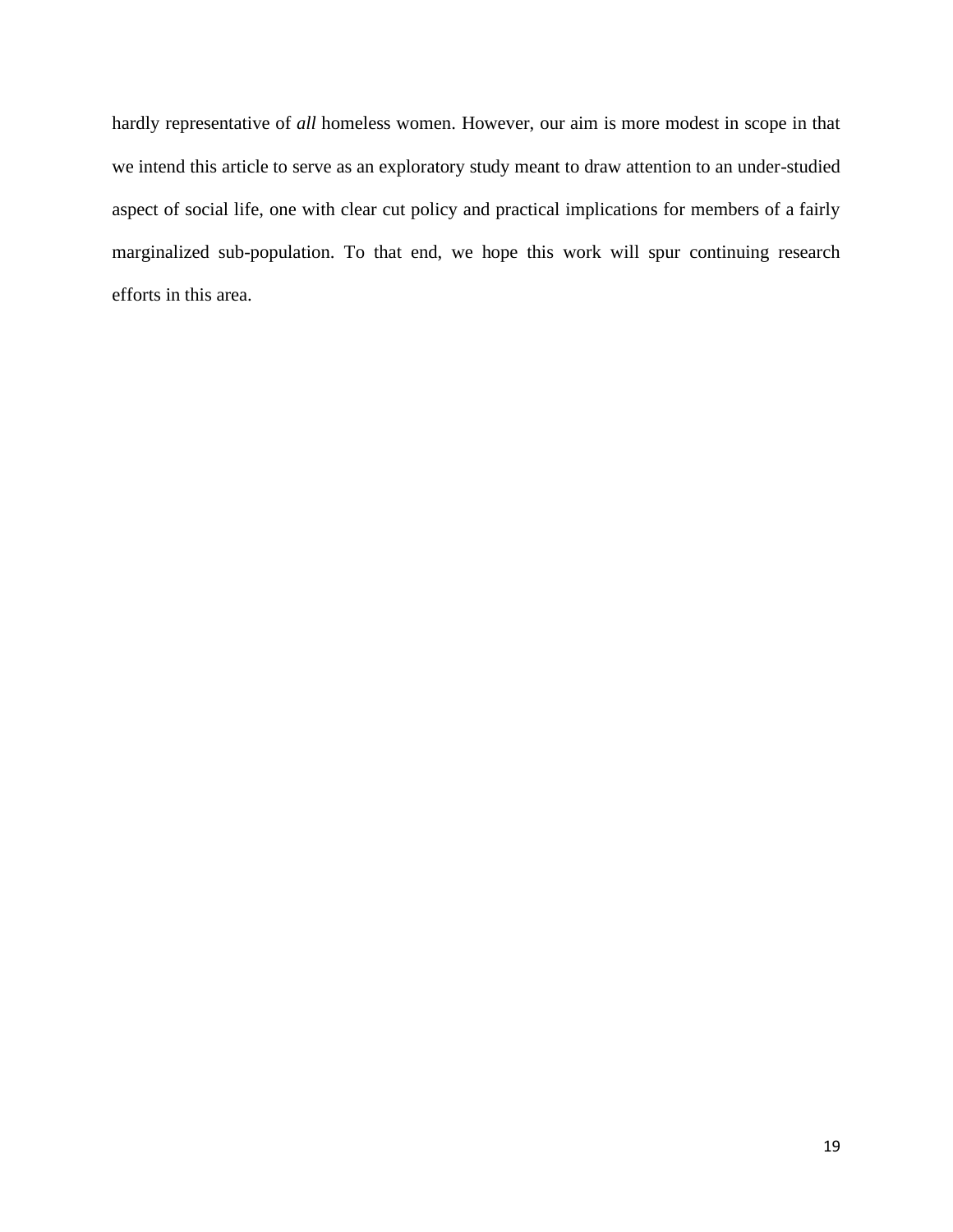# **References**

- Asgeirsdottir, B., Sigfusdottir, I., Gudjonsson, G., and Sigurdsson, J. (2011) Associations between sexual abuse and family conflict/violence, self-injurious behavior, and substance use: the mediating role of depressed mood and anger. *Child Abuse & Neglect*, 35 (3):210-219.
- Bakken, N., and Gunter, W. (2012) Self-Cutting and suicidal ideation amongadolescents: Gender differences in the causes and correlates of self-injury.*Deviant Behavior*, 33, 339–356.
- Briere J., and Gil, E. (1998) Self-mutilation in clinical and general population samples: prevalence, correlates, andfunctions. *American Journal of Orthopsychiatry.*68, 609–20.
- Browne, A., and Bassuk, S. (1997). Intimate violence in the lives of homeless and poor housed women: Prevalence and patterns in an ethnically diverse sample. *American Journal of Orthopsychiatry*, 67(2), 261-278.
- DiStefano, A. (2008) Suicidality and self-harm amongsexual minorities in japan.*Qualitative Health Research*, 18(10), 1429-1441.
- Duffy, D. (2006). Self-injury.*Psychiatry*, 5(8), 263: 265.
- Favazza, A., and Conterio, K. (1988) The plight of chronic self-mutilators .*Community Mental Health Journal,* 24(1),22-30.
- Fitzpatrick, K., La Gory, M. and Ritchey, F. (1993)Criminal victimization among the homeless. *Justice Quarterly*, 10(3): 353–68.
- Follette, V., Polusny, M., Bechtle, A. and Naugle, A. (1996) Cumulative trauma: The impact of child sexual abuse, adult sexual assault, and spouse abuse. *Journal of Traumatic Stress*, 9(1): 25-35.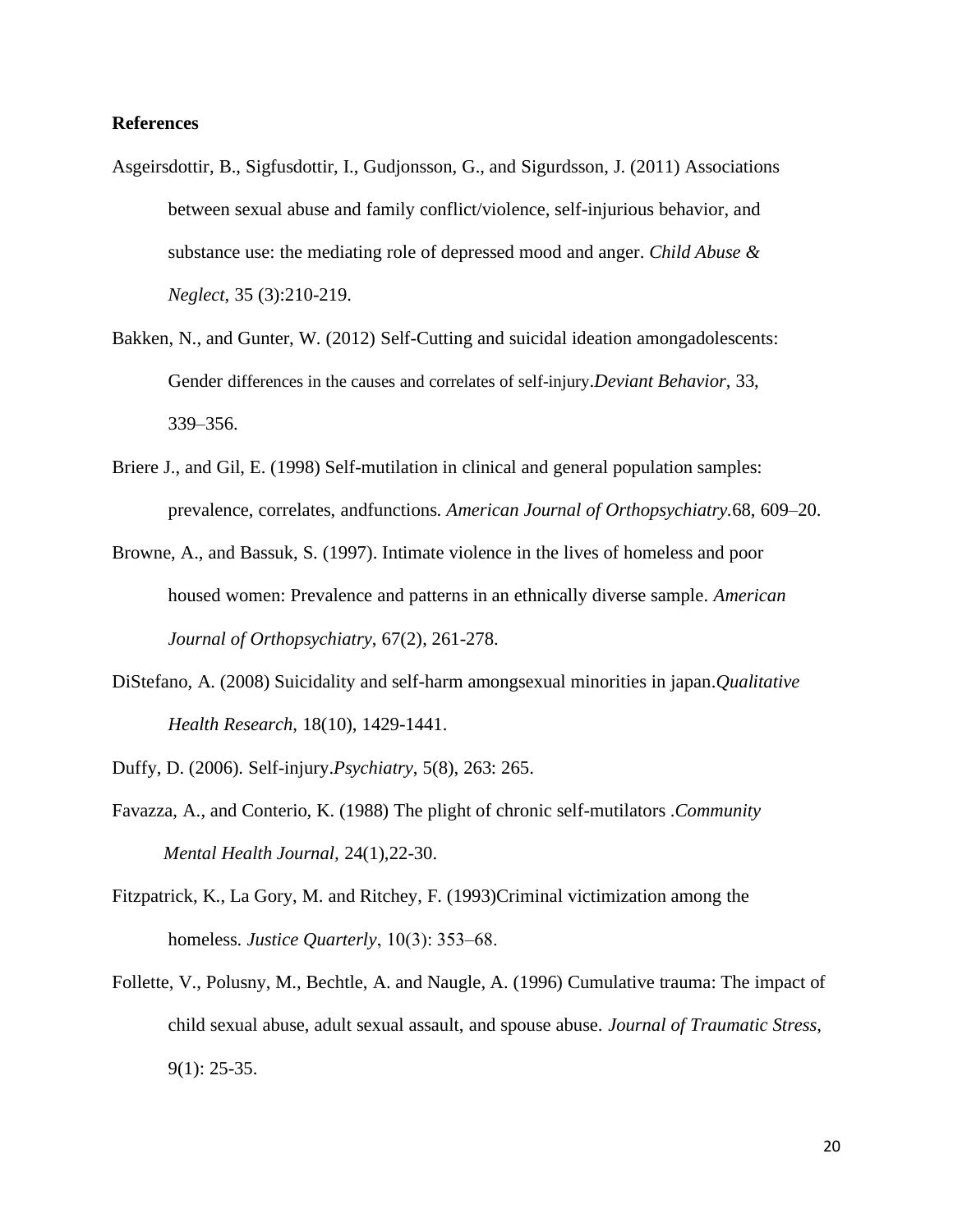Gollust, S., Eisenberg, D., and Golberstein, E. (2008) Prevalence and correlates of self-injury among university students. *Journal of American College Health,* 56(5),491-498.

- Goodman, L. and Dutton, M. (1996) Therelationship between victimization and cognitive schemata among episodically homeless, seriously mentally ill women. *Violence and Victims*, 11(2): 159-174.
- Gratz, K. (2006) Risk factors for deliberate self-harm among female college students: the role and interaction of childhood maltreatment, emotional inexpressivity, and affect intensity/reactivity. *American Journal of Orthopsychiatry*, 76(2): 238-250.
- Gratz, K. and Chapman, A. (2007) The role of emotional responding and childhood maltreatment in the development and maintenance of deliberate self-harm among male undergraduates. *Psychology of Men & Masculinity*, 8(1): 1–14.
- Gratz, K., Conrad, S., and Roemer, L. (2002) Risk Factors for deliberate self-harm among college students. *American Journal of Orthopsychiatry*, 72(1),128–140.
- Haw, C., Hawton, K., Casey, D. (2006) Deliberateself-harm patients of no fixed abode a study of characteristics and subsequent deaths in patients presenting to a general hospital. *Social Psychiatry and Psychiatric Epidemiology*, 41,918–925.
- Heath, N., Schaub, K., Holly, S. and Nixon, M. (2008). Self-Injury today:Review of populationand clinical studies in adolescents, in Nixon, M. and Heath, N. (Eds.), *Self-injury in Youth: The Essential Guide to Assessment and Intervention* (pp. 9-28). New York:Routledge.
- Heath, N., Toste, J., Nedecheva, T., and Charlebois, A. (2008) Anexamination of nonsuicidal self-injury among college students. *Journal of Mental Health Counseling*, 30(2),137- 156.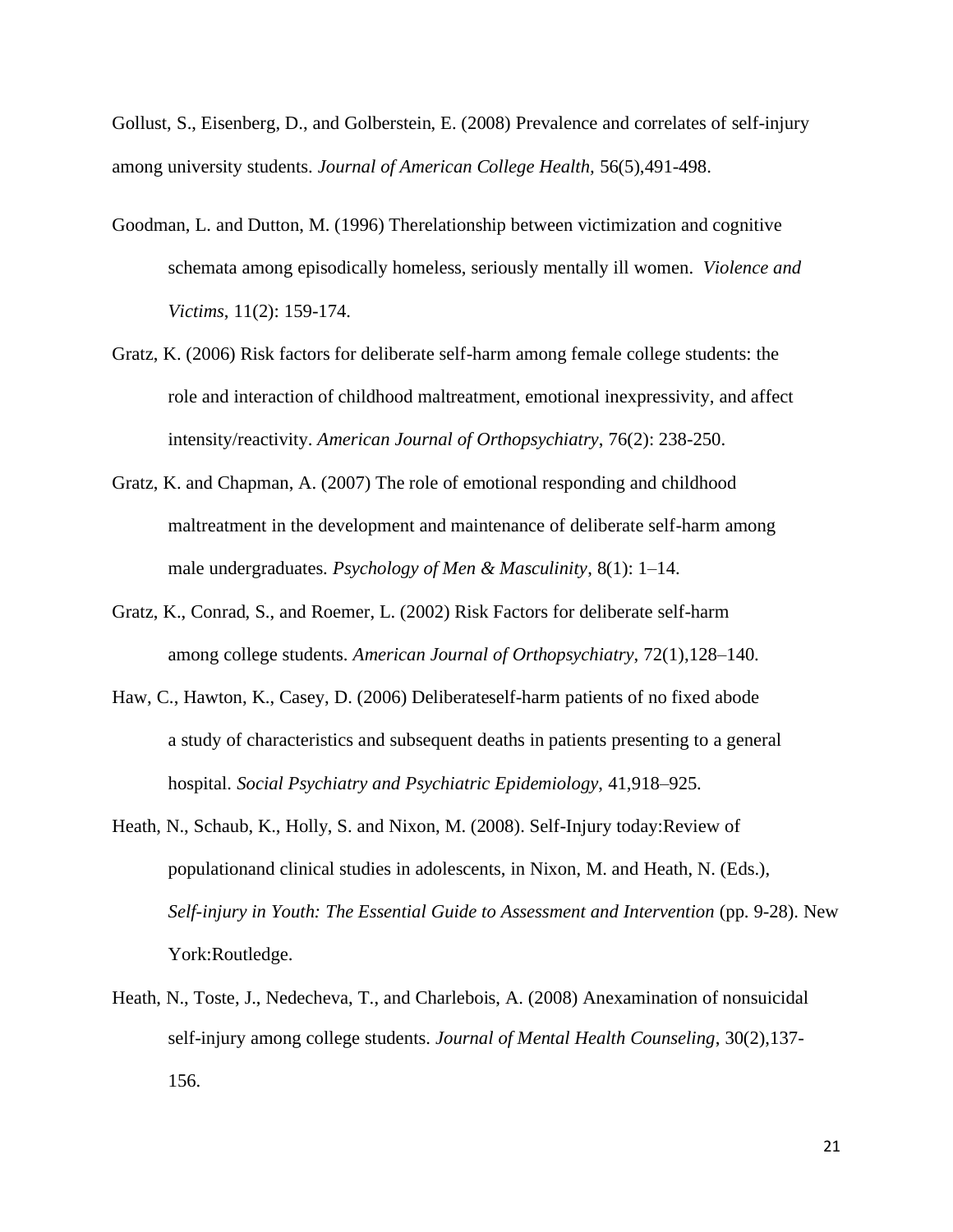- Heilbron, N. and Prinstein, M. (2010) Adolescent peer victimization, peer status, suicidal ideation, and nonsuicidal self-injury: examining concurrent and longitudinal associations. *Merrill-Palmer Quarterly*, 56(3),388-419.
- Hilt, L., Nock, M., Lloyd-Richardson, E. and Prinstein, M. (2008) Longitudinal study of nonsuicidal self-injury among young adolescents: Rates, correlates, and preliminary test of an interpersonal model. *Journal of Early Adolescence*, 28(3),455-469.
- Hodgson, S. (2004) Cutting through the silence: A sociological constructionof self-injury. *Sociological Inquiry*, 74(2),162–179.
- Huey, L., Fthenos, G., and Hryniewicz, D. 2012. "'I Need Help and I Know I Need Help. Why Won't Nobody Listen to Me? Homeless Women's Experiences with Accessing and Consuming Mental Health Services." *Society & Mental Health*, 2(2), 120- 134.
- Jasinski, J., J. Wesely, J. Wright and E. Mustaine. (2010) *Hard Lives, Mean Streets: Violence in the Lives of Homeless Women*. Hanover, Mass.: Northeastern University Press.
- Klonsky, D., Oltmanns, T. and Turkheimer, E. (2003) Deliberate self-harm in a nonclinical population: Prevalence and psychological correlates. *The American Journal of Psychiatry,* 160(8), 1501-1508.
- Lang, C., and Sharma-Patel, K. (2011) The relation between childhood maltreatment and selfinjury: A review of the literature on conceptualization and intervention. *Trauma, Violence, Abuse*, 12(1), 23-37.
- Mckerracher, D. ,Loughnane, T., and Watson,R. (1968) Self-mutilation in female psychopaths. *British Journal of Psychiatry,* 114,829-832.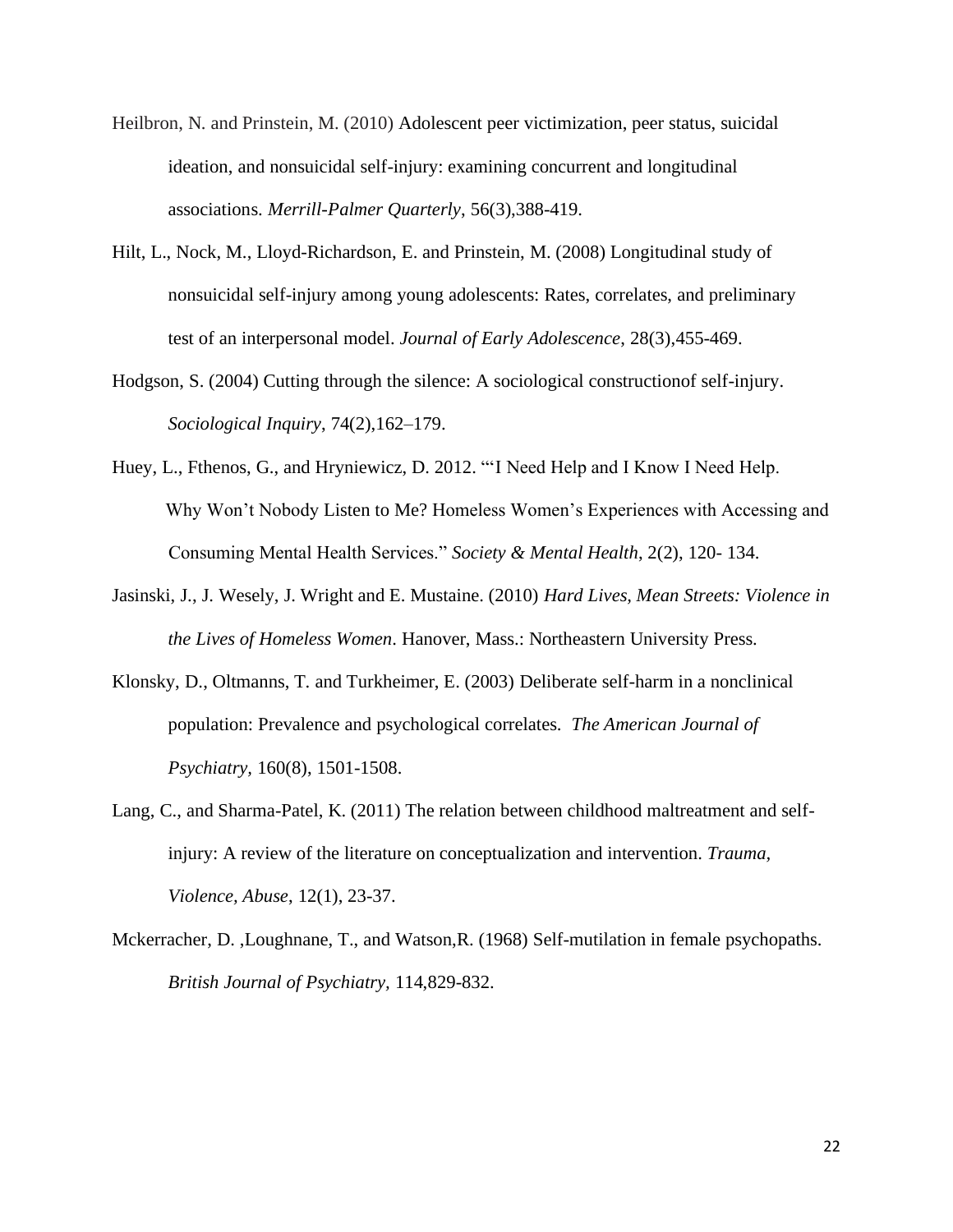Muehlenkamp, J., Claes, L., Havertape, L., and Plener, P. (2012) International prevalence of adolescent nonsuicidal self-injury and deliberate self-harm. *Child and Adolescent Psychiatry and Mental Health*, 6(10),1-9.

Nock, M. (2010) Self-injury. *Annual Review of Clinical Psychology*, 6, 339-363.

- Nock, M. and Prinstein, M. (2005). Contextual features and behavioral functions of selfmutilation among adolescents. *Journal of Abnormal Psychology, 114*,140–146.
- Nock, M. and Prinstein, M. (2004) A functional approach to the assessment of self-mutilative behavior. *Journal of Consulting and Clinical Psychology*, 72(5),885–890.
- Panton, J. (1962) The identification of predispositional factors in self-mutilation with a state prisonpopulation. *Journal of Clinical Psychology,* 18, 63-67.
- Phillips, R. and Muzaffer, A. (1961) Some aspects ofself-mutilation in the general population of a large psychiatric hospital. *Psychiatric Quarterly,*35, 421-423.
- Prinstein, M. (2008) Introduction to the special section on suicide and nonsuicidal self-injury: A review of unique challenges and important directions for self-injuryscience.*Journal of Consulting and Clinical Psychology*, 76(1), 1-8.
- Ressman, A.and Butterworth, T. (1952) Localized acquired hypertrichosis. *Archives of Dermatology and Syphillis,* 65, 418-423.
- Suyemoto, K. (1998). The functions of self-mutilation.*Clinical Psychology Review*, 18, 531– 554.
- Tedeschi, R. and Calhoun, L. (1996). The posttraumatic growth inventory: measuring the positive legacy of trauma. *Journal of Traumatic Stress,* 9, 455–471.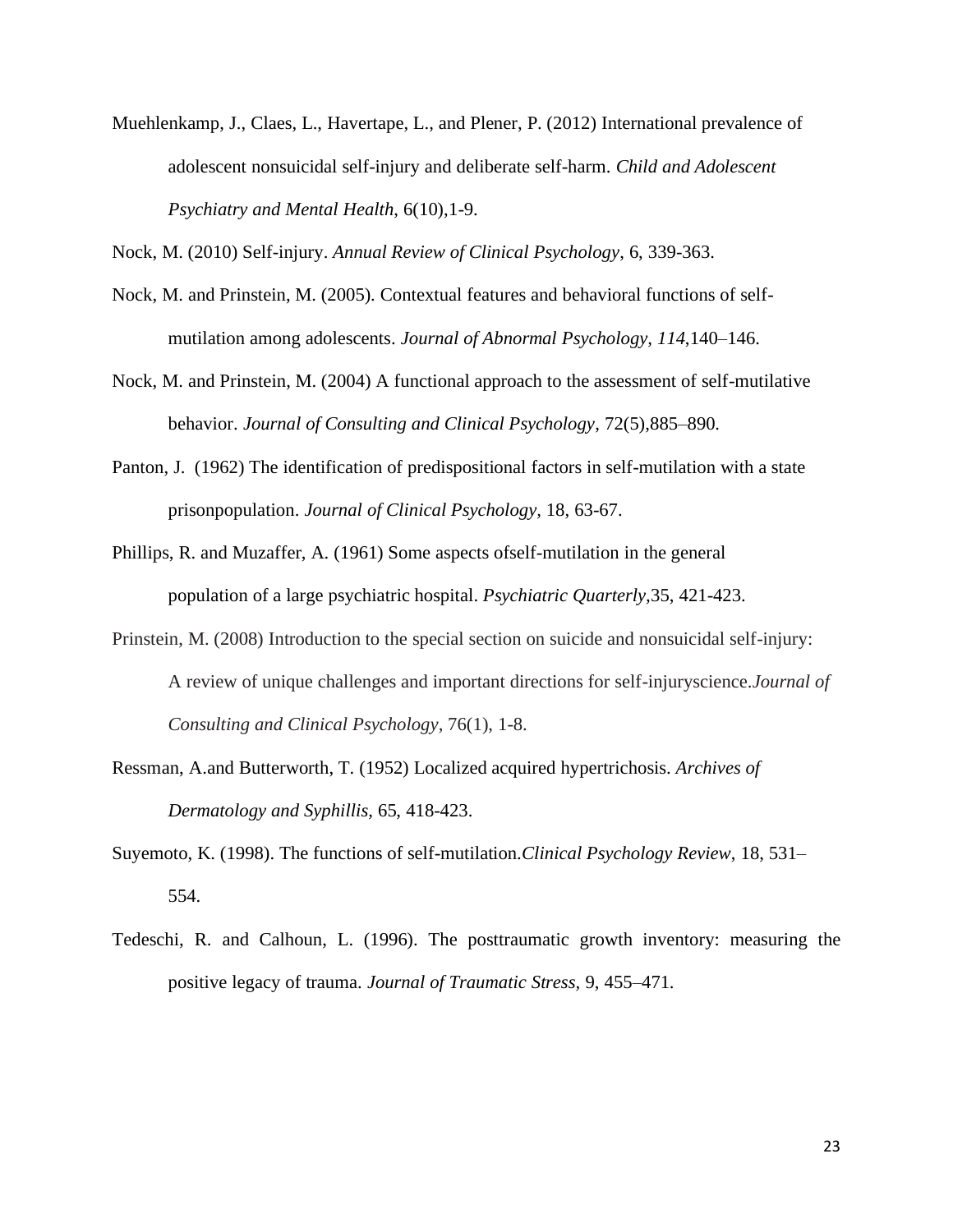- Tischler, V., Rademeyer, A. and Vostanis, P. (2007). Mothers experiencing homelessness: mental health, support and social care needs. *Health and Social Care in the Community,* 15(3): 246–53.
- Tyler, K., Melander, L. and Almazan, E. (2010).Self injurious behavior among homeless young adults: a socialstress analysis. *Social Science and Medicine,* 70(2): 269–276.

Tyler, K., Whitbeck, L., Hoyt, D., and Johnson, K. (2003).Self-Mutilation and homeless youth: the role of familyabuse, street experiences, and mental disorders. *Journal of Research on Adolescence*, 13(4), 457–474.

- Wheaton B. (1999) The nature of stressors, in Horwitz A. and Scheid, T. (eds.). *A Handbook for the Study of Mental Health: Social Contexts, Theories, and Systems*. New York: Cambridge University Press. Pp. 176–197.
- Whitbeck, L., D. Hoyt, D. and K. Ackley. (1997). Abusive family backgrounds and later victimization among runaway and homeless adolescents. *Journal of Research on Adolescence,* 7(3): 375-392.
- Whitbeck, L. and Johnson, K. (2009) Self-mutilating behaviors from adolescence to young adulthood, in L. Whitbeck (ed.) *Mental Health and Emerging Adulthood Among Homeless Young People*. New York: Taylor & Francis. Pp. 145-156.
- Whitlock, J., Eckenrode, J., and Silverman, D. (2006). Self-injurious behaviorsin a college population. *Pediatrics,* 117:1939–1948.
- Whitlock, J., Muehlenkamp, J., Purington, A., Eckenrode, J., Barreira, P., Abrams, G., Marchell, T., Kress, V., Girard, K., Chin, C., Knox, K. (2011) Nonsuicidal self-injury in a college population:general trends and sex differences. *Journal of American College Health,* 59(8): 691-698.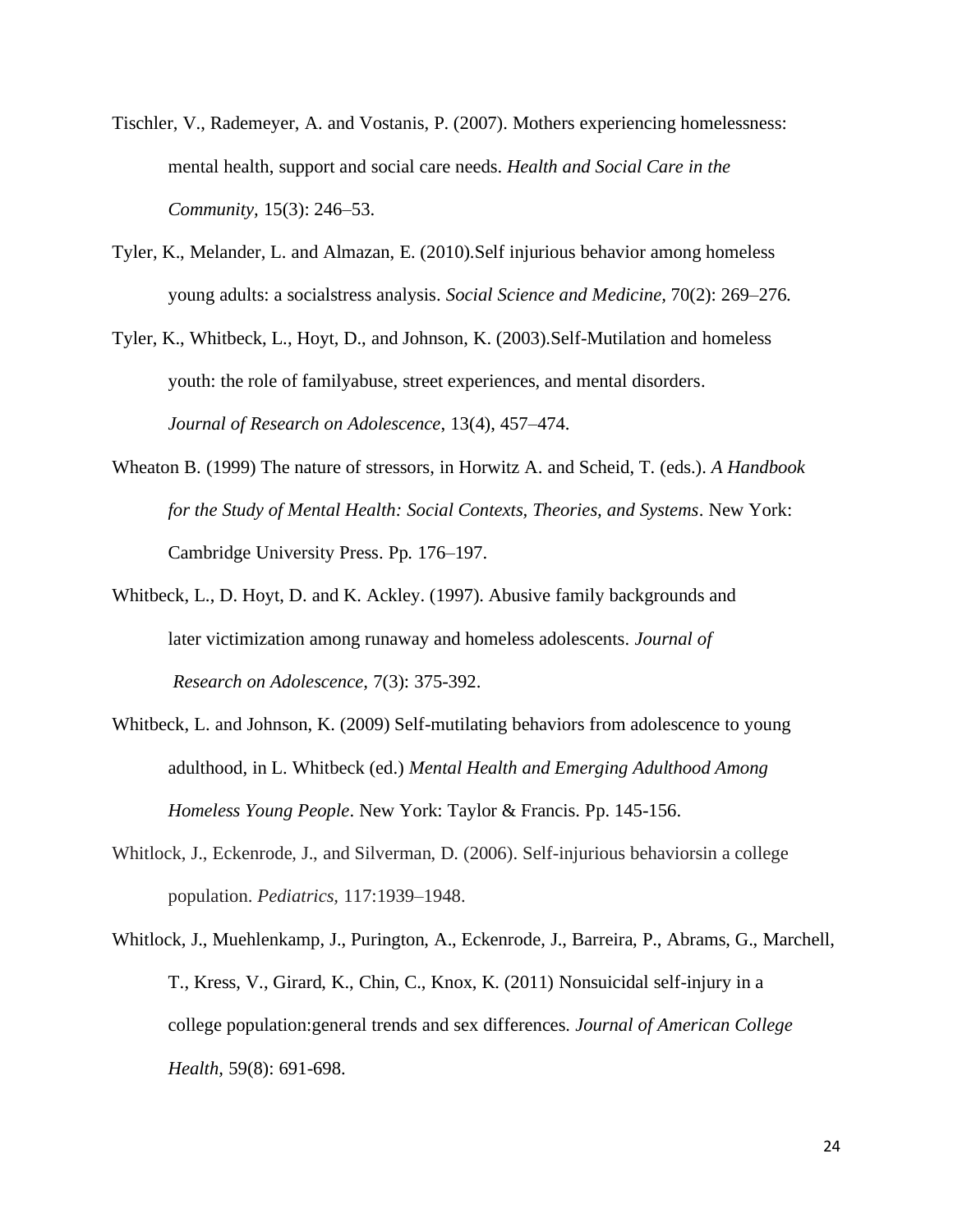- Yates, T., Tracy, A., and Suniya, S. (2008a) Nonsuicidal self-injury among privileged youths: Longitudinal andcross-sectional approaches to developmental process.*Journal of Consulting and Clinical Psychology*, 76(1): 52–62.
- Yates, T., Carlson, E. and Egeland, B. (2008b) A prospective study of child maltreatment and self-injurious behavior in a communitysample. *Development and Psychopathology*, 20: 651-671.
- Yeater, E., Austin, J., Green, M. and Smith, J. 2010. Coping mediates the relationship between posttraumatic stressdisorder (PTSD) symptoms and alcohol use in homeless, ethnicallydiverse women: A preliminary study. *Psychological Trauma: Theory, Research, Practice, and Polic*y, 2(4),307–310.
- You, J., Leung, F., Fu, K. and Lai, C. (2011) The prevalence of nonsuicidal self-injury and different subgroupsof self-injurers inChinese adolescents. *Archives of Suicide Research*, 15,75–86.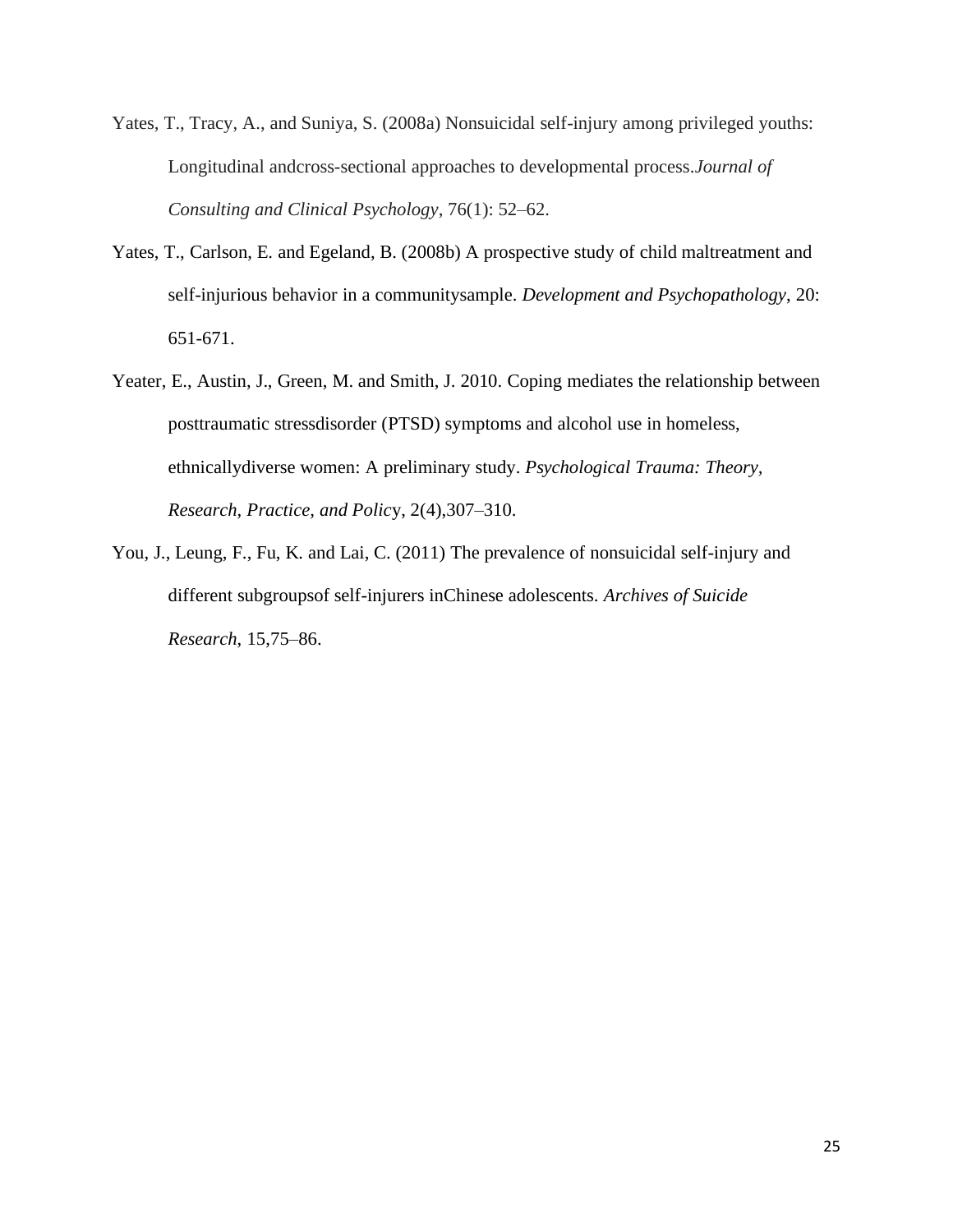# **Tables**

| Demographic information       | $SI$ n | SI%            | Non- $SI$ n | Non-SI % | Total n | Total % |
|-------------------------------|--------|----------------|-------------|----------|---------|---------|
| Age                           |        |                |             |          |         |         |
| 18-24                         | 8      | 15             | 18          | 33       | 26      | 47      |
| $25 - 35$                     |        | $\Omega$       | 11          | 20       | 11      | 20      |
| $36 - 50$                     | 4      |                | 14          | 25       | 18      | 33      |
| Totals per group              | 12     | 22             | 43          | 78       | 55      | 100     |
| <b>Length of homelessness</b> |        |                |             |          |         |         |
| 1 day to 6 months             |        | $\overline{2}$ | 9           | 16       | 10      | 18      |
| 6 months to 1 year            |        | $\overline{2}$ | 9           | 16       | 10      | 18      |
| 1 year to 3 years             |        | 13             | 13          | 24       | 20      | 37      |
| Over 3 years                  | 3      | 5              | 12          | 22       | 15      | 27      |
| Totals per group              | 12     | 22             | 43          | 78       | 55      | 100     |

**Table1<sup>4</sup> . Demographic characteristics of self-injuring versus non-self-injuring groups**

**Table2<sup>5</sup> . Significant stressors reported (n=total number within group; %= percentage of individuals within the specific group who reported this experience).** 

| <b>Type</b>                               | SI <sub>n</sub>             |    | $SI\%$ non-SI n non-SI % |    |  |
|-------------------------------------------|-----------------------------|----|--------------------------|----|--|
| Childhood/adolescence                     |                             |    |                          |    |  |
| Child abuse – physical                    | 9                           | 75 | 13                       | 30 |  |
| Child abuse – sexual                      |                             | 58 | 16                       | 37 |  |
| Family conflict/break-up                  | $\mathcal{D}_{\mathcal{L}}$ | 17 | 2                        | 5  |  |
| Death of a loved one (ie parent, sibling) | ∍                           | 17 | 3                        | 7  |  |
| <b>Adulthood</b>                          |                             |    |                          |    |  |
| Physical assault (non-intimate partner)   | 9                           | 75 | 14                       | 33 |  |
| Intimate partner violence                 | 6                           | 50 | 24                       | 56 |  |
| Sexual assault                            | 2                           | 17 | 9                        | 21 |  |
| Imprisonment                              |                             |    | 3                        | 7  |  |
| Death of a loved one (ie partner, child)  |                             |    | 3                        | 7  |  |
| Loss of child custody                     |                             |    | 9                        | 21 |  |

<sup>4</sup> Percentages rounded up or down as applicable.

<sup>&</sup>lt;sup>5</sup> Percentages rounded up or down as applicable.